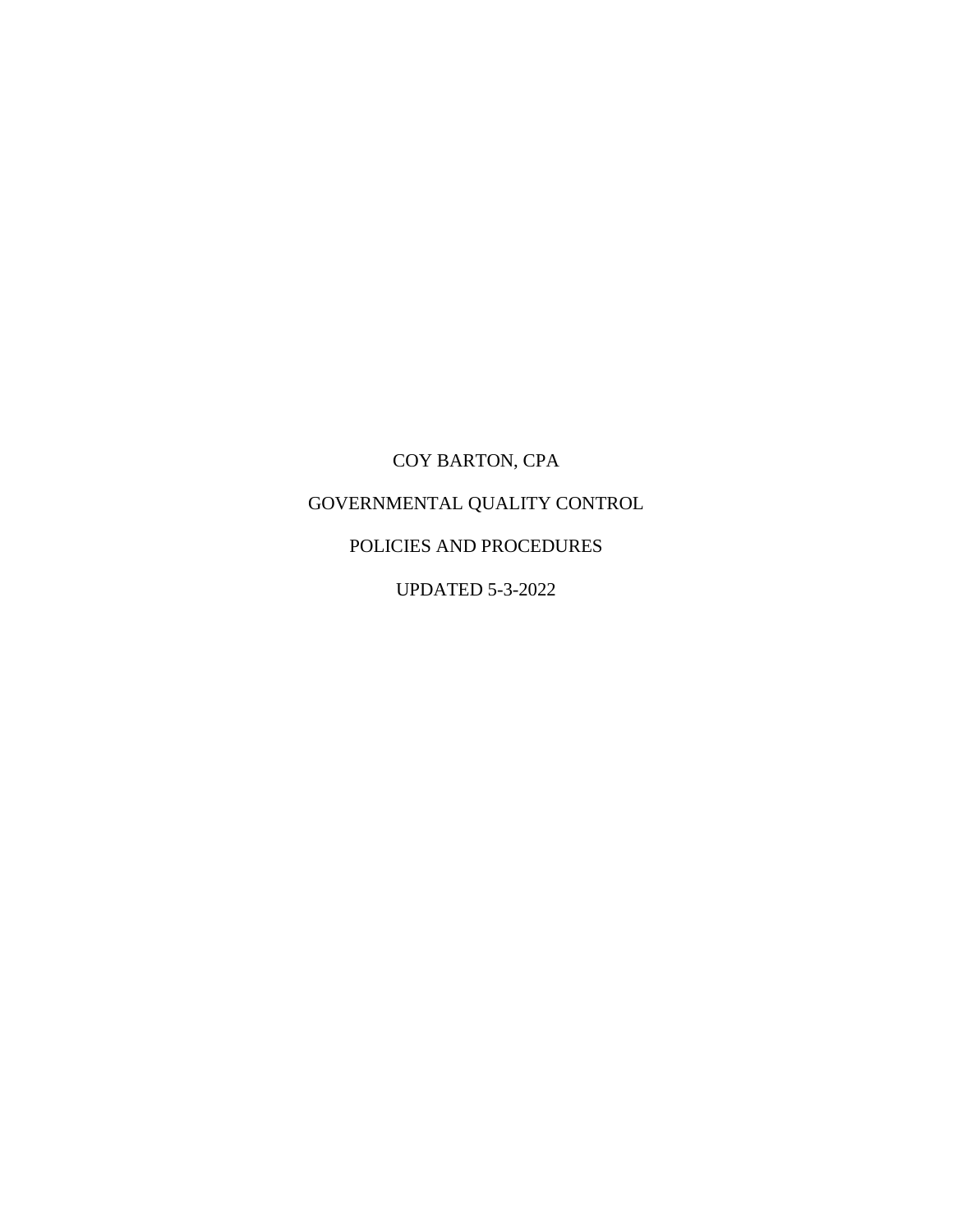# GOVERNMENTAL QUALITY CONTROL POLICIES AND PROCEDURES

The firm's governmental system of quality control consists of policies designed to achieve the objectives of the system and the procedures necessary to implement and monitor compliance with those policies. The policies and procedures are required to be documented.

Coy Barton, CPA documents its system of quality control by preparing a document that comprehensively describes the policies and procedures for each element of quality control. Coy Barton, CPA reviews the documentation at least annually and updates it as necessary.

#### **The firm should communicate its governmental quality control policies and procedures to its personnel.**

Effective communication includes the following:

- A description of quality control policies and procedures and the objectives they are designed to achieve
- The message that each individual has a personal responsibility for quality control

Coy Barton, CPA communicates these governmental policies and procedures in writing and makes the documentation available electronically to all professional personnel. Coy Barton, CPA requires each individual to be familiar with and to comply with these policies and procedures. Coy Barton, CPA encourages its personnel to communicate their views or concerns about quality control matters to accountants. Coy Barton, CPA has the staff sign that they have read and reviewed the governmental quality control policies and procedures at least annually.

# **LEADERSHIP RESPONSIBILITES FOR QUALITY WITHIN THE FIRM (THE "TONE AT THE TOP")**

The objective of the leadership responsibilities element of a system of governmental quality control is to promote an internal culture based on the recognition that quality is essential in performing engagements. Coy Barton, CPA satisfies this objective by establishing and maintaining the policies and procedures described in the following paragraphs.

# *Coy Barton assumes ultimate responsibility for the firm's system of governmental quality control and assumes firm-wide responsibility for the firm's governmental audit practice.*

- Coy Barton accepts ultimate responsibility for the firm's system of governmental quality control and for setting a tone that emphasizes the importance of quality and of following the firm's system of governmental quality control
- Informing personnel that failure to adhere to the firm's policies and procedures regarding performance quality and commitment to ethical principles may result in disciplinary action
- Coy Barton reviews at least annually the requirements for a system of Governmental Quality Control.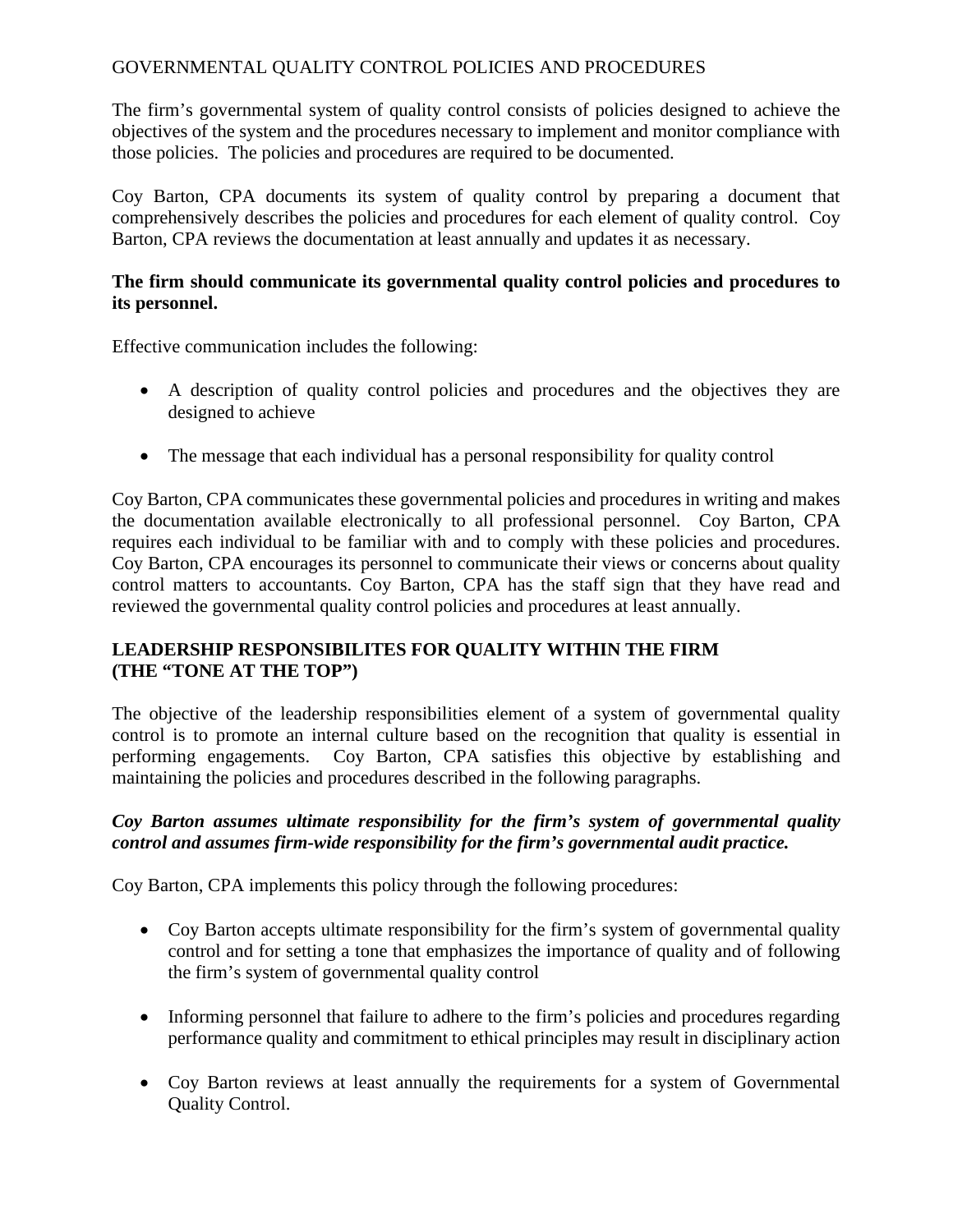# *Commercial considerations do not override the quality of the work performed.*

Coy Barton, CPA implements this policy through the following procedures:

- Coy Barton continually evaluates client relationships and specific engagements so that commercial considerations do not override the objectives of the system of quality control
- Emphasizing to all personnel that fee considerations and scope of services should not infringe upon quality work

#### *Responsibility for developing, implementing, and operating the firm's governmental quality control system is assigned to personnel with sufficient and appropriate experience, authority, and ability.*

Coy Barton, CPA implements this policy by having Coy Barton being responsible for designing, implementing and monitoring the firm's governmental quality control system and reviewing on an annual basis.

## *Performance evaluation, compensation, and advancement with regard to personnel demonstrate the firm's overarching commitment to the objectives of the system of governmental quality control.*

Coy Barton, CPA implements this policy through the following procedures:

- Designing and implementing performance evaluation and advancement systems that reward staff involved in the accounting and auditing practice for the quality of their work and their compliance with professional standards
- Establishing a compensation system that provides incentives to accounting and auditing senior-level employees for the quality of their accounting and auditing work. The compensation system does the following:
	- − Takes into consideration firm feedback based on monitoring results and peer reviews of the work performed
	- − Rewards personnel for timely (a) identification of significant and emerging accounting and auditing issues and (b) consultation with firm experts

# *The firm devotes sufficient and appropriate resources for the development, communication, and support of its governmental quality control policies and procedures.*

- Coy Barton devotes sufficient time, authority, and resources to develop, implement, and maintain the firm's governmental quality control policies and procedures
- Providing the firm's governmental quality control documentation to personnel when they are initially hired and reviewing the documentation with them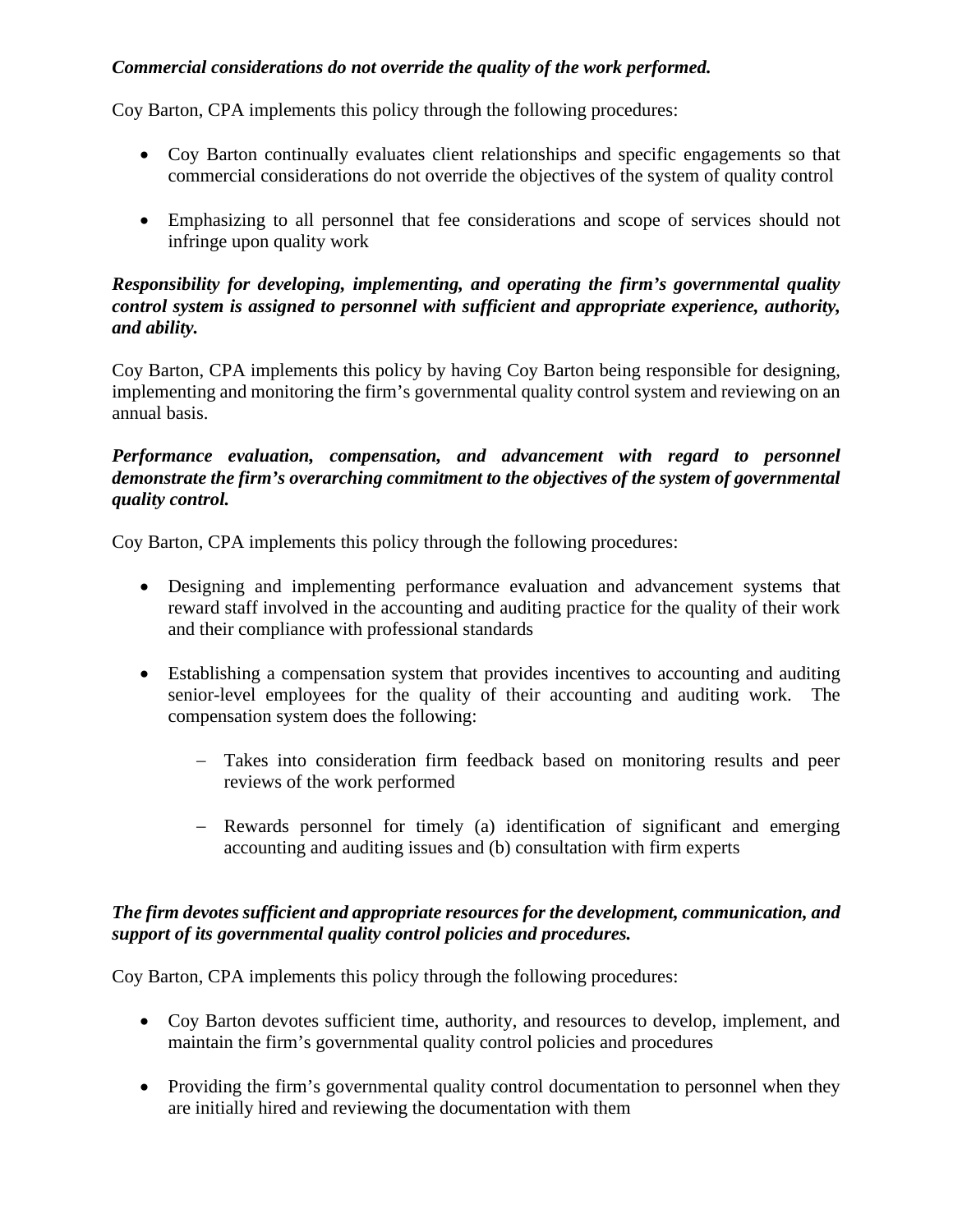• Reviewing the firm's governmental quality control policies and procedures with personnel at firm training sessions at least annually

# **RELEVANT ETHICAL REQUIREMENTS**

The objective of the relevant ethical requirements element of a system of governmental quality control is to provide the firm with reasonable assurance that the firm and its personnel comply with relevant ethical requirements when discharging professional responsibilities. Relevant ethical requirements include independence, integrity, and objectivity. Coy Barton, CPA satisfies this objective by establishing and maintaining the policies and procedures described in the following paragraphs:

#### *Personnel adhere to relevant ethical requirements such as those in regulations, interpretations, and rules of the AICPA, state CPA societies, state boards of accountancy, state statutes, the GAO (U.S. Government Accountability Office), and any other applicable regulators.*

Coy Barton, CPA implements this policy through the following procedures:

- Coy Barton will review relevant pronouncements relating to independence, integrity, and objectivity; answer questions; determine the circumstances for which consultation with sources outside the firm is required; and resolve matters
- Providing personnel with access to the AICPA *Professional Standards* service
- Establishing a system for identifying all services performed for each client and evaluating whether any of those services might impair independence
- Subscribe to professional standards service

## *The firm establishes procedures to communicate independence requirements to firm personnel and, where applicable, others subject to them.*

- Informing personnel of those entities to which independence policies apply by doing the following on a timely basis:
	- − Preparing and maintaining a list of entities with which firm personnel are prohibited from having a financial or business relationship
	- − Making the list available to personnel so they may evaluate their independence (including personnel new to the firm)
	- − Notifying personnel of changes in the list
- Providing frequent reminders of professional responsibilities to personnel, such as avoiding behavior that might be perceived as impairing their independence or objectivity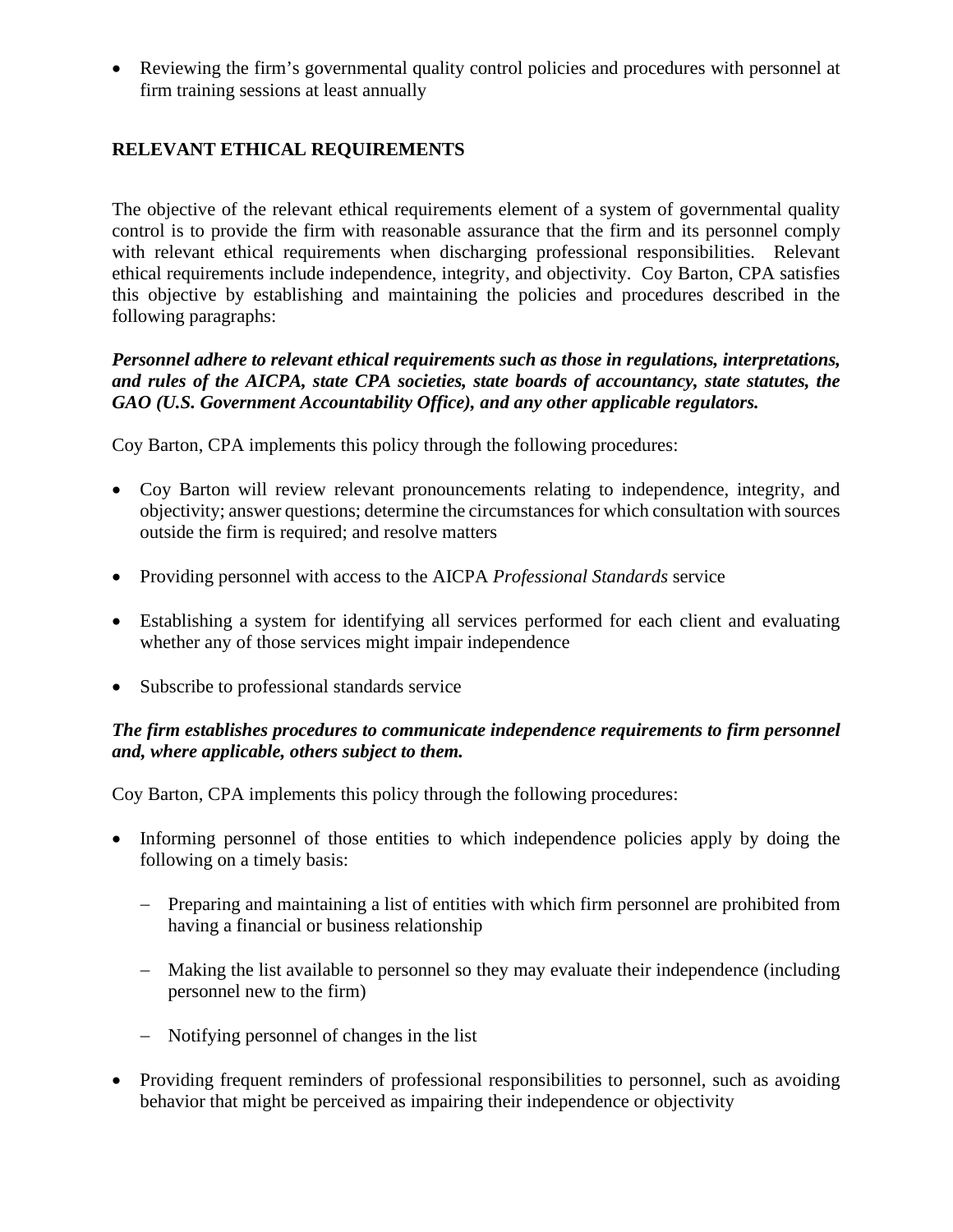*The firm establishes procedures to identify and evaluate possible threats to independence and objectivity, including the familiarity threat that may be created by using the same senior personnel on an audit or attest engagement over a long period of time, and to take appropriate action to eliminate those threats or reduce them to an acceptable level by applying safeguards.*

- Coy Barton will consider relevant information about client engagements, including the scope of services, to enable him or her to evaluate the overall impact, if any, on independence requirements
- Accumulating and communicating relevant information to appropriate personnel so that the following can occur:
	- − Coy Barton can readily determine whether they satisfy independence requirements
	- − The firm can maintain and update information relating to independence.
	- − Coy Barton can take appropriate action regarding identified threats to independence.
- Requiring personnel to promptly report circumstances and relationships that create a threat to independence, and independence breaches of which they become aware, so that appropriate action can be taken
- Establishing criteria to determine the need for safeguards for engagements where the following have taken place:
	- − Monitoring procedures or peer review has identified weakness in previous years.
- Promptly communicating identified breaches of these policies and procedures, and the required corrective actions to the following person
	- − Coy Barton will address the breach
	- − Other relevant personnel in the firm and those subject to the independence requirements who need to take appropriate action
- Requiring Coy Barton to confirm to the firm that the required corrective actions have been taken
- Coy Barton, or an individual designated by him, periodically reviews unpaid fees from clients to ascertain whether any outstanding amounts impair the firm's independence
- Establishing additional procedures that provide safeguards when the firm performs audit or other attest work for (*a*) significant clients or (*b*) clients at which Coy Barton or other senior personnel are offered key management positions or have accepted offers of employment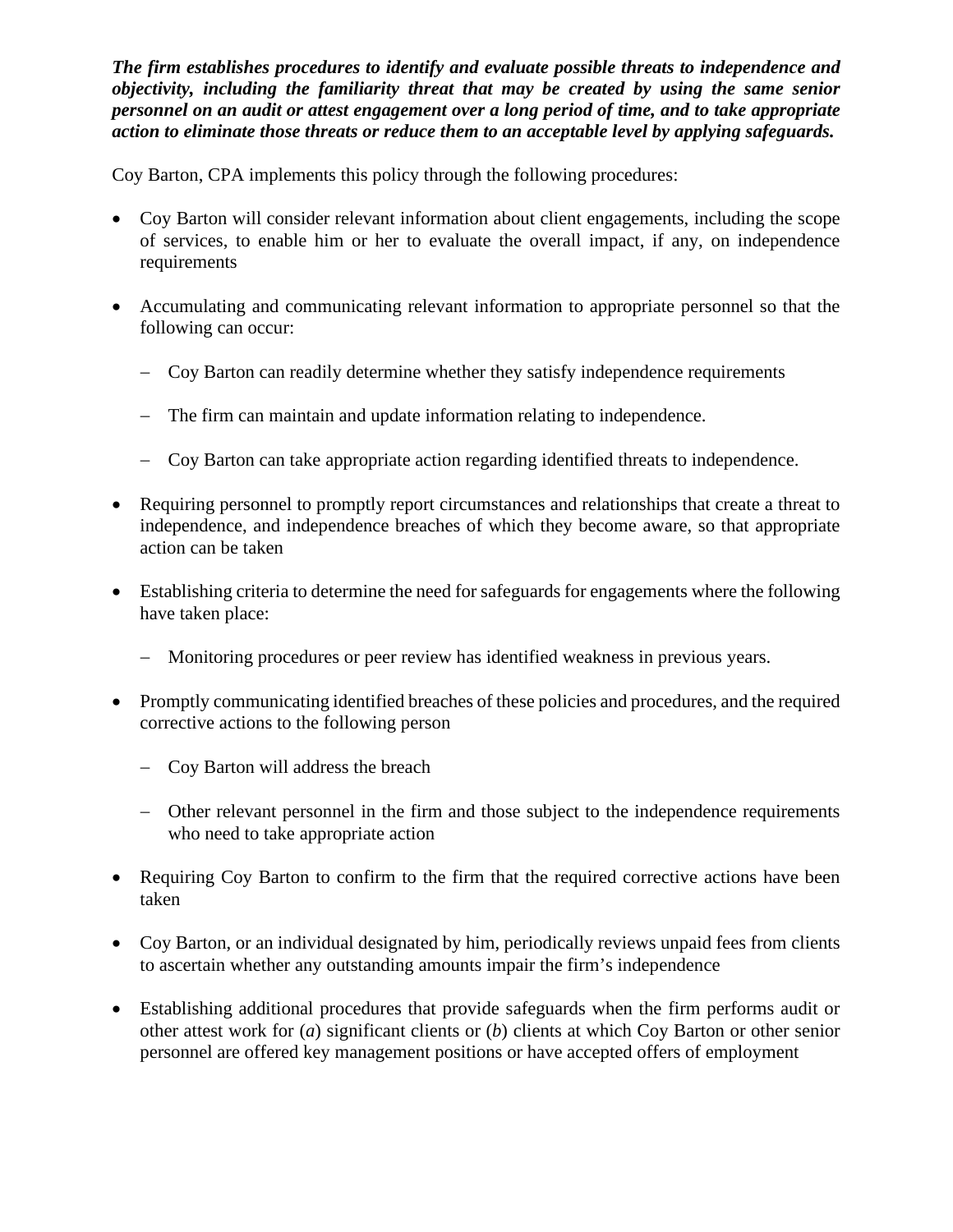## *The firm withdraws from the engagement if effective safeguards to reduce threats to independence to an acceptable level cannot be applied.*

Coy Barton, CPA implements this policy through the following procedures:

- Consulting within the firm, and with legal counsel and other parties if necessary, when the firm believes that effective safeguards to reduce threats to independence to an acceptable level cannot be applied
- Withdrawing from the engagement if effective safeguards to reduce threats to independence to an acceptable level cannot be applied

#### *The firm obtains written confirmation, at least annually, of compliance with its policies and procedures on independence from all firm personnel required to be independent by relevant requirements.*

Coy Barton, CPA implements this policy through the following procedures:

- Obtaining written representations from personnel, upon hire and on an annual basis, stating that they have read the firm's independence, integrity, and objectivity polices, understand the applicability of those policies to their activities, and have complied with the requirements of those policies since their last representation. (Such written representations are accompanied by the most current list of all entities with which firm personnel are prohibited from having a business relationship.)
- Reviewing these independence representations for completeness and resolving reported exceptions.
- Requiring Coy Barton to include a step in the engagement program attesting to compliance with independence requirements that apply to the engagement.

# *The firm establishes the procedures for confirming the independence of another firm that performs part of the engagement.*

- Using practice aids that prescribe the form and content of independence representations, and frequency with which they are obtained
- Requiring that such representations be documented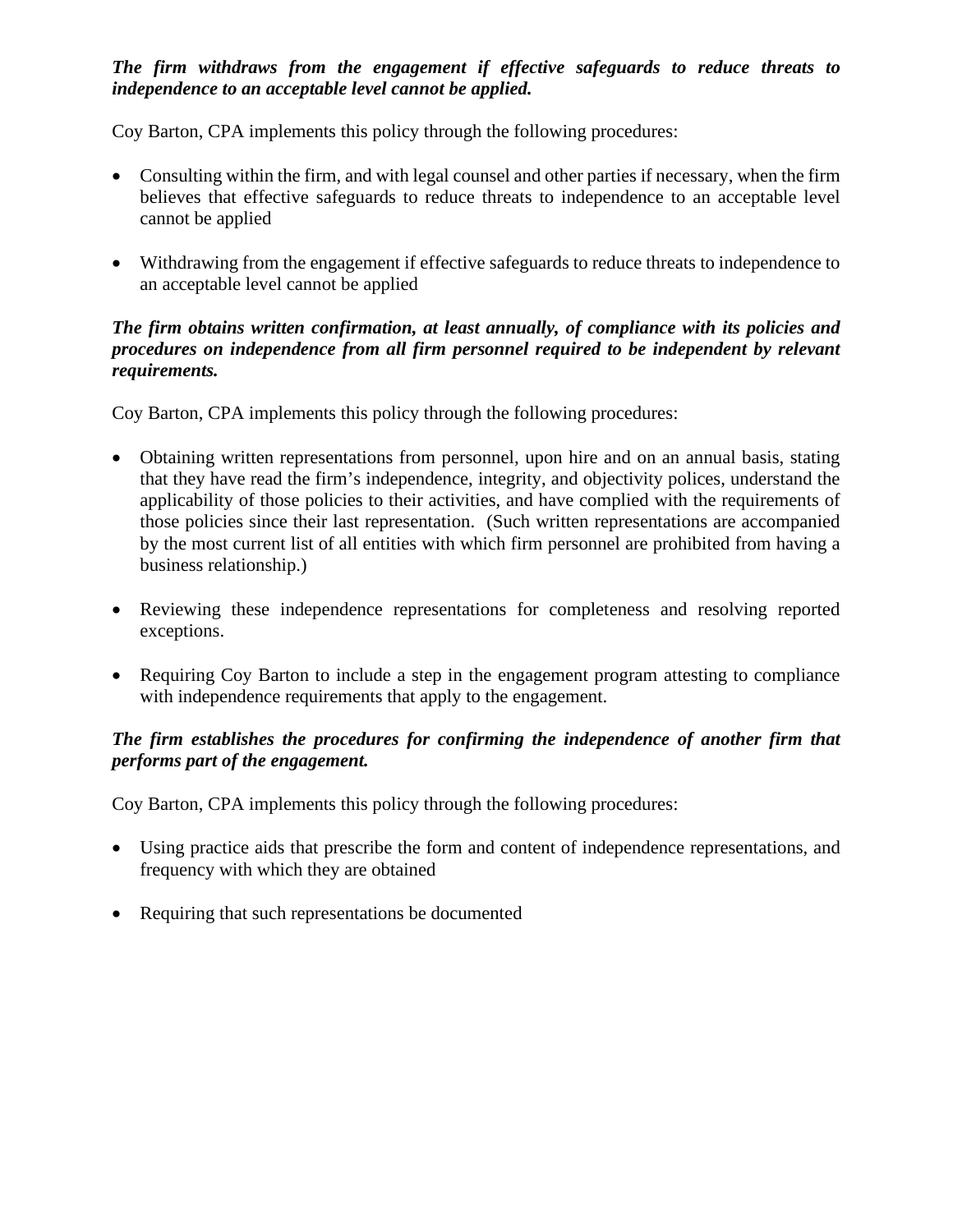## **ACCEPTANCE AND CONTINUANCE OF GOVERNMENTAL CLIENT RELATIONSHIPS AND SPECIFIC GOVERNMENTAL ENGAGEMENTS**

The objective of the governmental quality control element that addresses acceptance and continuance of client relationships and specific engagements is to establish criteria for deciding whether to accept or continue a client relationship and whether to perform a specific engagement for a client. A firm's client acceptance and continuance policies represent a key element in mitigating litigation and business risk. Accordingly, it is important that a firm be aware that the integrity and reputation of a client's management could reflect the reliability of the client's accounting records and financial representations and, therefore, affect the firm's reputation or involvement in litigation. A firm's policies and procedures related to the acceptance and continuance of client relationships and specific engagements should provide the firm with reasonable assurance that it will undertake or continue relationships and engagements only where it:

- Has considered the integrity of the client, including the identity and business reputation of the client's principal owners, key management, related parties, and those charged with its governance, and the risks associated with providing professional services in the particular circumstances;
- Is competent to perform the governmental engagement and has the capabilities and resources to do so;
- Can comply with legal and ethical requirements; and
- Has reached an understanding with the client regarding the services to be performed

Coy Barton, CPA satisfies this objective, both with respect to the initial period for which the firm is performing its service and for subsequent periods, by establishing and maintaining the policies and procedures described in the following paragraphs.

Coy Barton's approval is required for approval or continued acceptance.

## *The firm evaluates factors that have a bearing on management's integrity and considers the risk associated with providing professional services in particular circumstances.*

- Informing personnel of the firm's policies and procedures for accepting and continuing clients, including those outlined in the firm's practice aids.
- Obtaining and evaluating relevant information such as the following before accepting or continuing a client:
	- − The nature and purpose of the services to be provided and management's understanding thereof
	- − The identity of the client's principal owners, key management, related parties, and those charged with its governance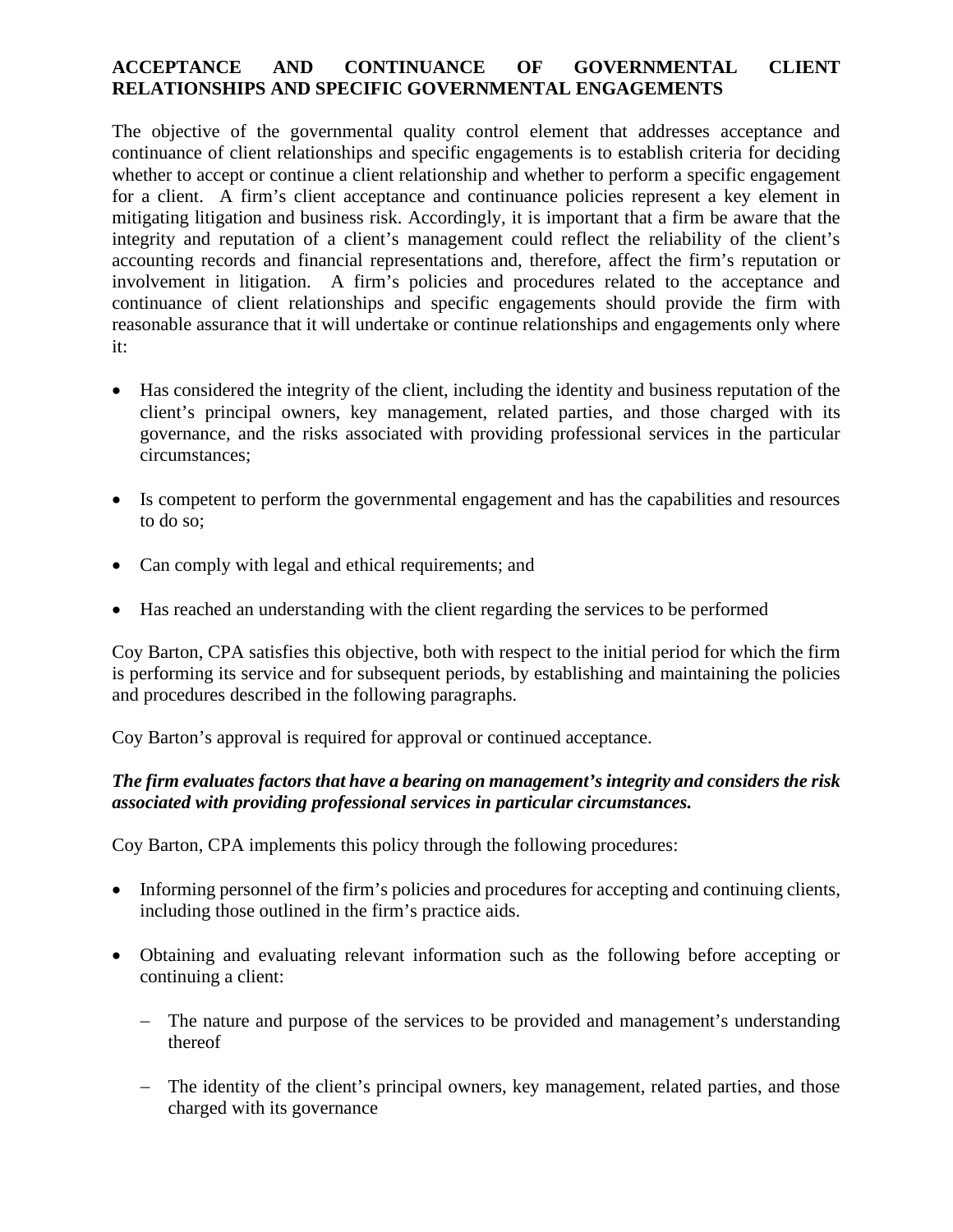- − Information obtained from inquiries of the client's bankers, factors, attorneys, credit services, and other who have business relationships with the entity
- − The nature of the client's operations, including its business practices, from sources such as annual reports, interim financial statements, reports to and from regulators, income tax returns, and credit reports
- − Information concerning the attitude of the client's principal owners, key management, and those charged with its governance toward such matters as aggressive interpretation of accounting standards and internal control over financial reporting
- Evaluating the risk of providing services for the following engagements:
	- − Engagements for entities operating in highly specialized or regulated governmental entities
	- − Engagements that require an inordinate amount of time to complete relative to the available resources of the firm
- Communicating with the predecessor accountant or auditor when required or recommended by professional standards. This communication also includes inquiries regarding the nature of any disagreements and whether there is evidence of opinion-shopping.
- Evaluating the risk of providing services to significant clients or to other clients for which the firm's objectivity or the appearance of independence may be impaired. In broad terms, the significance of a client to a firm refers to relationships that could diminish a practitioner's objectivity and independence in performing attest services. In determining the significance of a client, the firm considers (*a*) the amount of time it devotes to the engagement, (*b*) the effect on the employee's stature within the firm as a result of his or her service to the client, and (*c*) the effect that losing the client would have on the firm.

#### *The firm evaluates whether the governmental engagement can be completed with professional competence; undertakes only those engagements for which the firm has the capabilities, resources, and professional competence to complete; and evaluates, at the end of specific periods or upon occurrence of certain events, whether the relationship should be continued.*

- Evaluating whether the firm has obtained or can reasonably expect to obtain the knowledge and expertise necessary to perform the engagement, including relevant regulatory or reporting requirements.
- Evaluating whether the following are in place:
	- − The firm has sufficient personnel with the necessary capabilities and competence.
	- − Specialists are available if needed.
	- − Individuals meeting the criteria and eligibility requirements to perform an engagement quality control review are available, when needed.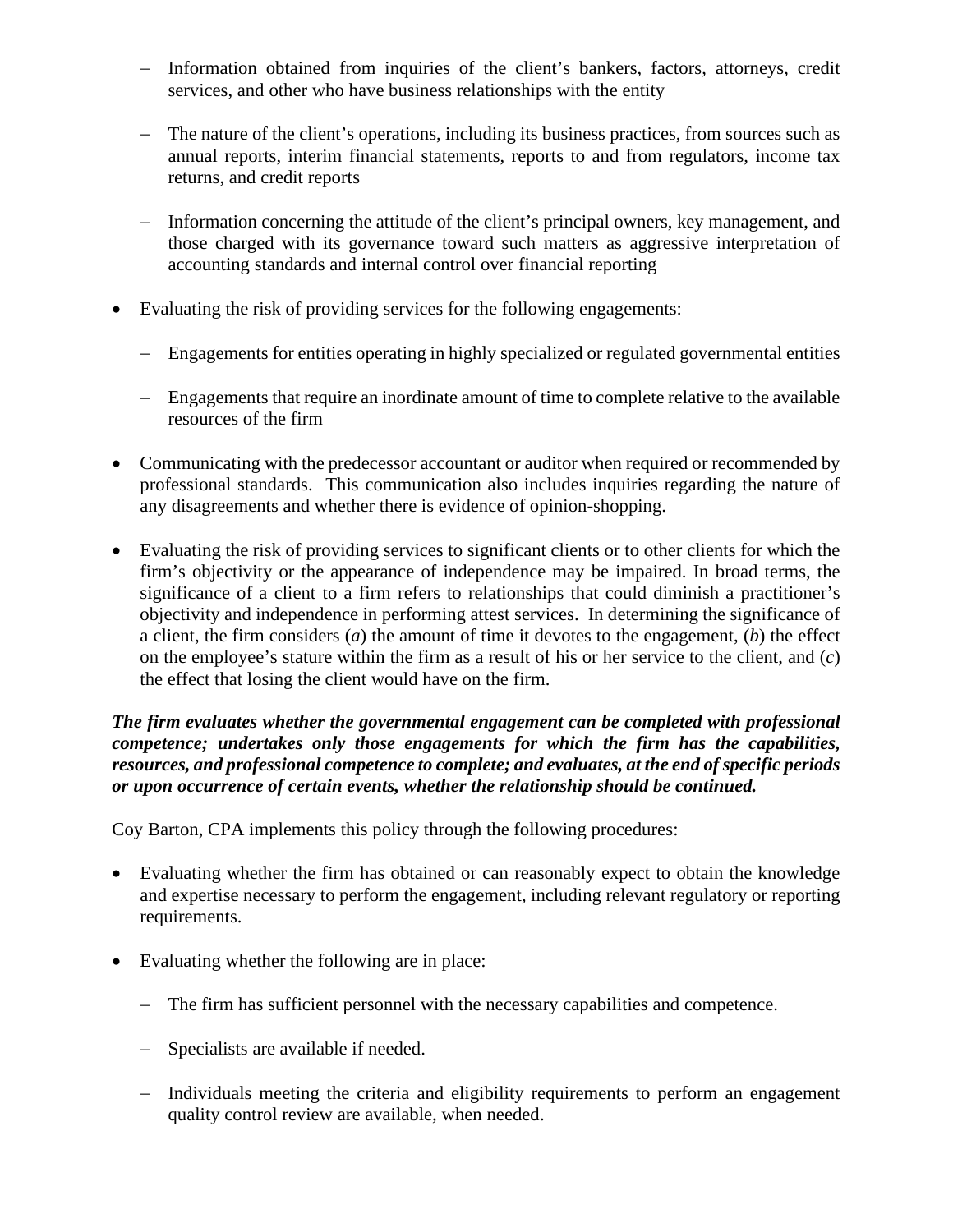- − The firm is able to complete the engagement within the reporting deadline.
- Specifying conditions that trigger the requirement to reevaluate a specific client or engagement. The following are examples of such conditions:
	- − Significant changes in the client, such as a major change in senior client personnel, ownership, advisers, the nature of its business, or the financial stability of the client.
	- − Changes in the nature or scope of the engagement, including requests for additional services.
	- − Changes in the composition of the firm, such as the loss of and inability to replace key personnel who are particularly knowledgeable about a specialized governmental entity.
	- − The decision to discontinue services to clients in a particular industry.
	- − The existence of conditions that would have caused the firm to reject the client or engagement had such conditions existed at the time of the initial acceptance.
	- − The client's delinquency in paying fees. (This may also affect the firm's independence.)
	- − Engagements for entities operating in highly specialized governmental entities.
	- − Engagements for entities in which there may be substantial doubt about the entity's ability to continue as a going concern.
	- − Engagements in which the client has ignored prior recommendations, such as those that address deficiencies in an internal control.
- Obtaining relevant information to determine whether the relationship should be continued and establishing a frequency for evaluations (for example, continuance decisions are made at least annually).
- Evaluating the information obtained regarding acceptance or continuance of the client or engagement through the following activities:
- *a.* Coy Barton assesses the information obtained about the client or the specific engagement, including information about the significance of the client to the firm, and makes a decision about whether the client or engagement should be accepted or continued.
- *b.* Coy Barton documents client acceptance.
- *c.* Coy Barton includes a step in the planning program noting consideration of client continuance and documents the rationale, and conclusions regarding client continuance if conditions exist that trigger the requirement to reevaluate a client or engagement between annual audits.
- Establishing procedures for dealing with information that would have caused the firm to decline the engagement if the information had been available earlier.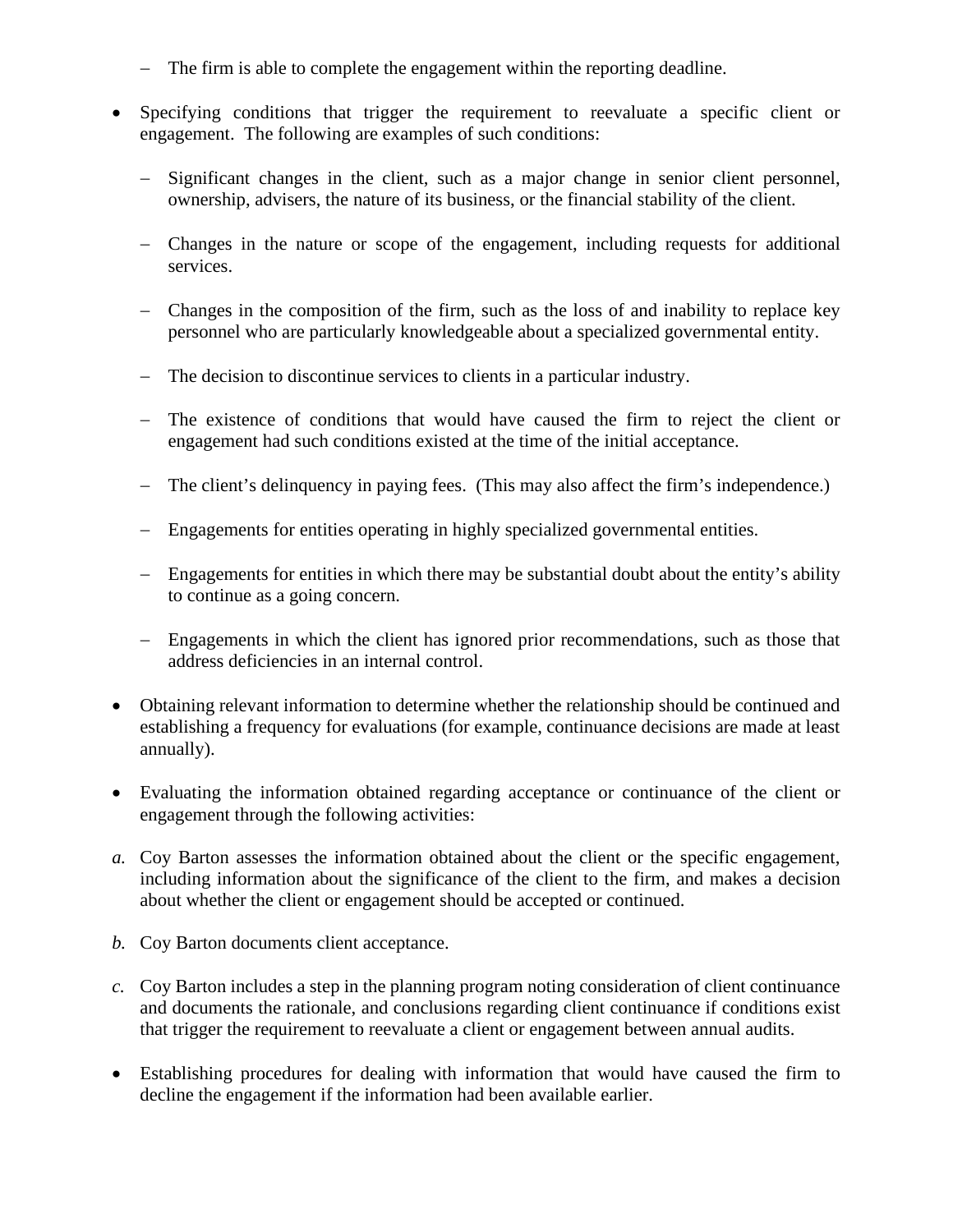## *The firm obtains an understanding with the client regarding the services to be performed.*

Coy Barton, CPA implements this policy by requiring that, for all governmental engagements, the firm prepare a written engagement letter documenting the understanding with the client and obtain the client's signature on that letter, thus minimizing the risk of misunderstanding regarding the nature, scope, and limitations of the services to be performed.

## *The firm establishes procedures on withdrawal from a governmental engagement or from both the engagement and the client relationship.*

Coy Barton, CPA implements this policy through the following procedures:

- Discussing with the appropriate level of the client's management and those charged with its governance the appropriate action that the firm might take based on the relevant facts and circumstances
- Considering whether there is a professional, regulatory, or legal requirement for the firm to remain in place or for the firm to report to regulatory authorities the withdrawal from the engagement, or from both the engagement and the client relationship, together with the reasons for the withdrawal
- Discussing with the appropriate level of the client's management and those charged with it governance withdrawal from the engagement or from both the engagement and the client relationship if the firm determines that it is appropriate to withdraw

## *The firm documents how issues relating to acceptance or continuance of client relationships and specific engagements were resolved.*

Coy Barton, CPA implements this policy by documenting in a memorandum to the engagement files, significant issues, consultations, conclusions, and the basis for the conclusions relating to acceptance or continuance of client relationships and specific engagements.

## **HUMAN RESOURCES**

The objective of the human resources element of a system governmental quality control is to provide the reasonable assurance that it has sufficient personnel with the capabilities, competence, and commitment to ethical principles necessary (*a*) to perform its engagements in accordance with professional standards and regulatory and legal requirements and (*b*) to enable the firm to issue reports that are appropriate in the circumstances. Coy Barton, CPA satisfies this objective by establishing and maintaining the policies and procedures described in the following paragraphs:

#### *Personnel who are hired possess the characteristics that enable them to perform competently.*

- Designating an individual (Coy Barton) in the firm to be responsible for the following activities:
	- − Managing the human resources function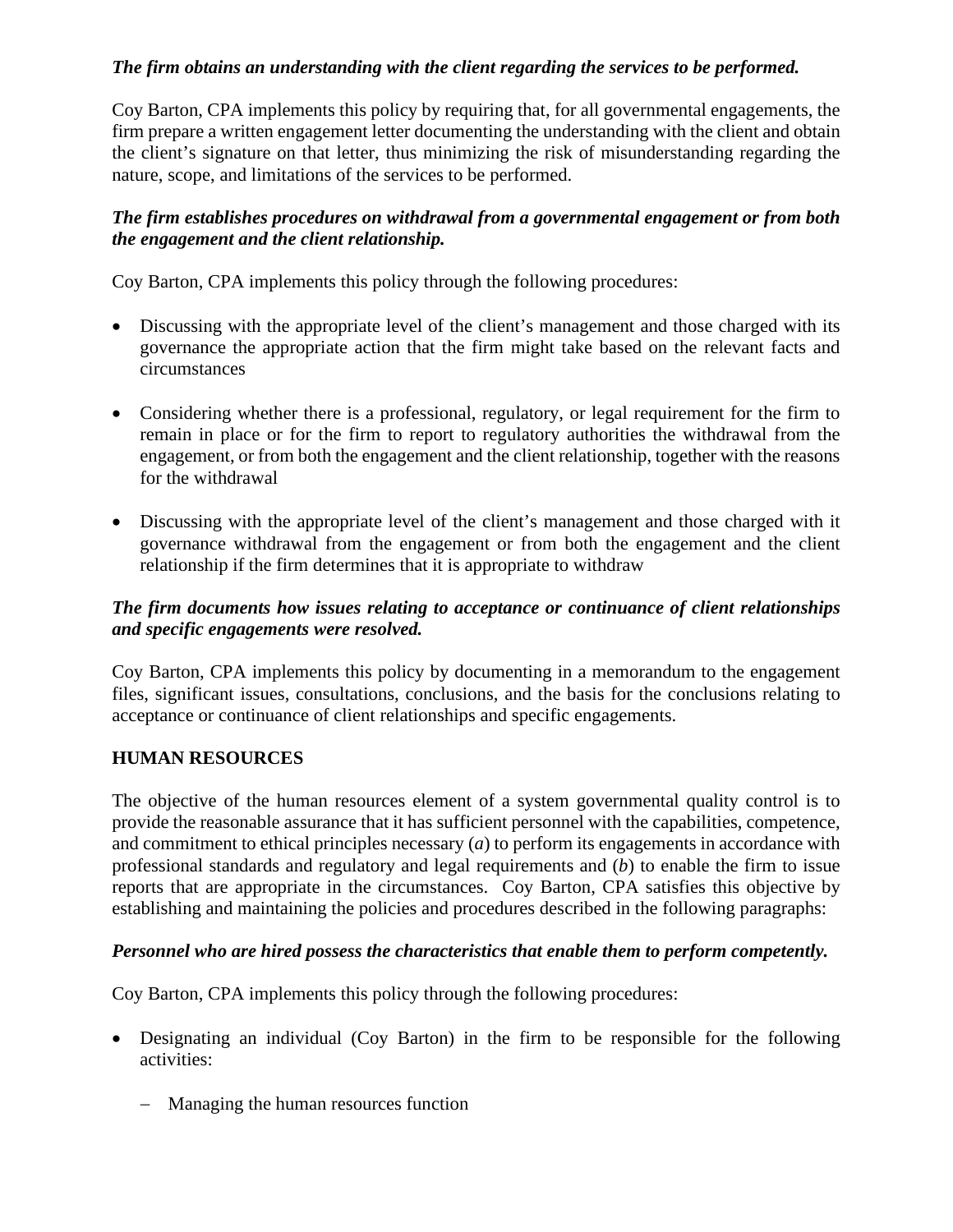- − Evaluating the firm's personnel needs by considering factors such as existing clientele, anticipated growth, personnel turnover, and individual advancement
- − Developing criteria for determining which individuals will be involved in the interviewing and hiring process
- Establishing an understanding about the attributes, achievements, and experiences desired in entry-level and experienced personnel
- Setting guidelines for the additional procedures to be performed when hiring experienced personnel, such as performing background checks, if necessary, and inquiring about any outstanding regulatory actions

#### *The firm determines capabilities and competencies required for a governmental engagement, including those required of the governmental engagement accountant.*

Coy Barton, CPA implements this policy by specifying the competencies that Coy Barton for the firm's accounting, auditing, and attestation engagements (or other persons responsible for supervising and signing or authorizing someone to sign the firm's report on such engagements) should possess. These competencies include having an understanding of the following:

- The role of the firm's system of governmental quality control and the AICPA Code of Professional Conduct in ensuring the integrity of the accounting, auditing, and attest functions to users of reports.
- The performance, supervision, and reporting aspects of the engagement, which ordinarily are gained through training or participation in similar engagements.
- The industry in which the client operates, including its organization and operating characteristics, sufficient to identify areas of high or unusual risk associated with the engagement and to evaluate the reasonableness of industry-specific estimates.
- The professional standards applicable to the governmental engagement in which the client operates. Such standards include accounting, auditing, and attestation standards, as well as rules and regulations issued by applicable regulators.
- The skills that contribute to sound professional judgment, including the ability to exercise professional skepticism.
- How the organization uses information technology and the manner in which information systems are used to record and maintain financial information.

## *The firm determines the capabilities and competencies possessed by personnel.*

- Establishing criteria for evaluating personal characteristics such as integrity, competence, and motivation
- Evaluating personnel at least annually to determine their capabilities and competencies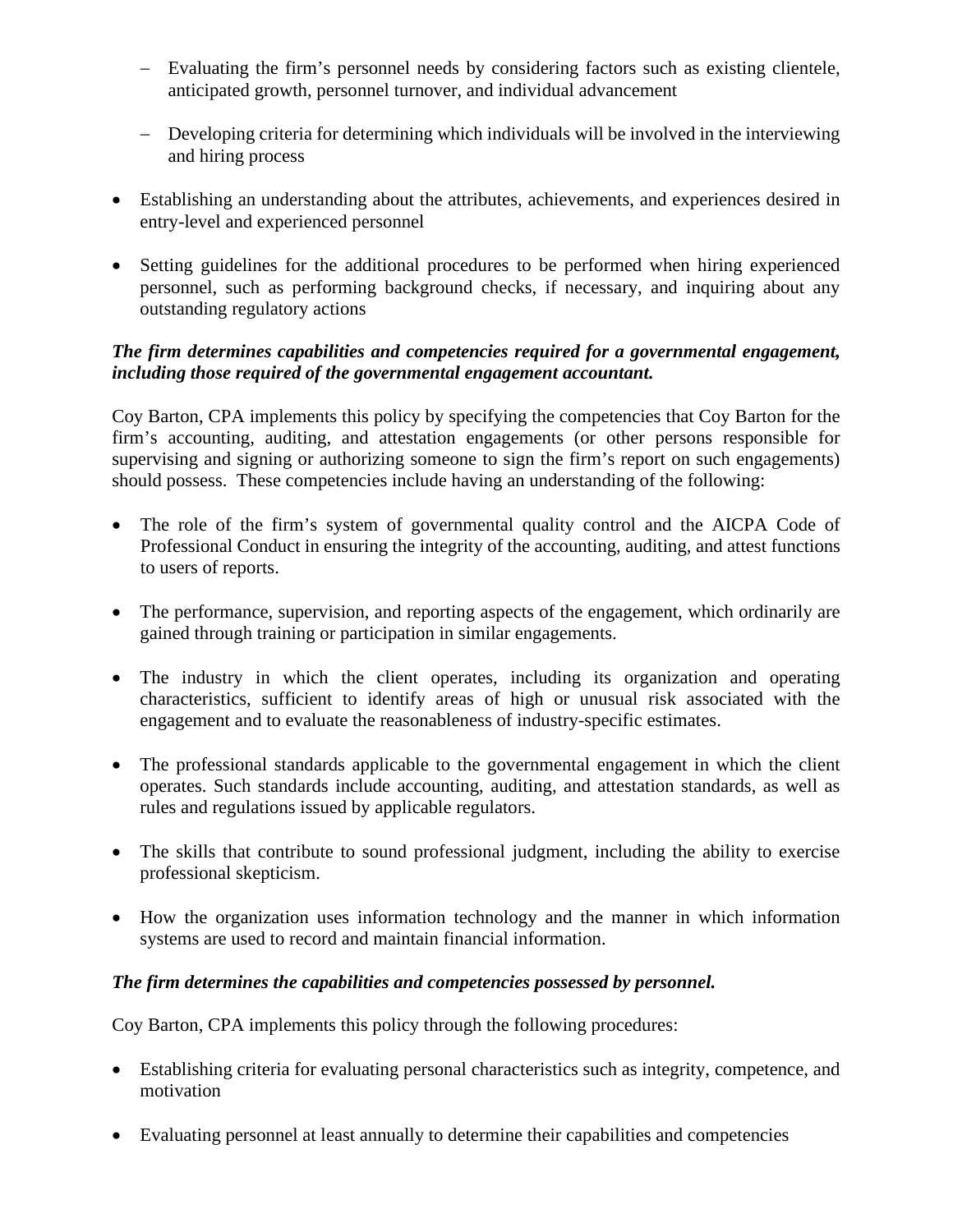## *The firm assigns the responsibility for each governmental engagement to Coy Barton.*

Coy Barton, CPA implements this policy through the following procedures:

- Assigning responsibility for each governmental engagement to Coy Barton who has the appropriate capabilities, competence, authority, and time to perform the role
- Clearly defining and communicating the responsibilities of Coy Barton
- Communicating the identity and role of Coy Barton to management and those charged with governance
- Monitoring the workload and availability of employees to enable these individuals to have sufficient time to adequately discharge their responsibilities

#### *The firm assigns personnel based on the knowledge, skills, and abilities required in the circumstances and the nature and extent of supervision needed.*

Coy Barton, CPA implements this policy through the following procedures:

- Designating an appropriate person to be responsible for assigning personnel to governmental engagements based on such factors as the following:
	- − Governmental engagement type, size, significance, complexity, and risk profile
	- − Specialized experience and expertise required for the governmental engagement and competencies gained through prior experience
	- − Personnel availability
	- − Timing of the work to be performed
	- − Continuity and rotation of personnel
	- − Opportunities for on-the-job training
	- − Situations for which independence or objectivity concerns exist
- Designating Coy Barton to be responsible for manager assignments
- Requiring approval of manager assignments from Coy Barton in the case of high-risk or significant governmental client engagements

*Personnel participate in governmental continuing professional education (CPE) and professional development activities that enable them to accomplish assigned responsibilities and satisfy applicable CPE requirements of the AICPA, state CPA societies, state boards of accountancy, and other regulators.*

Coy Barton, CPA implements this policy through the following procedures:

• Encouraging personnel to pass the Uniform CPA Examination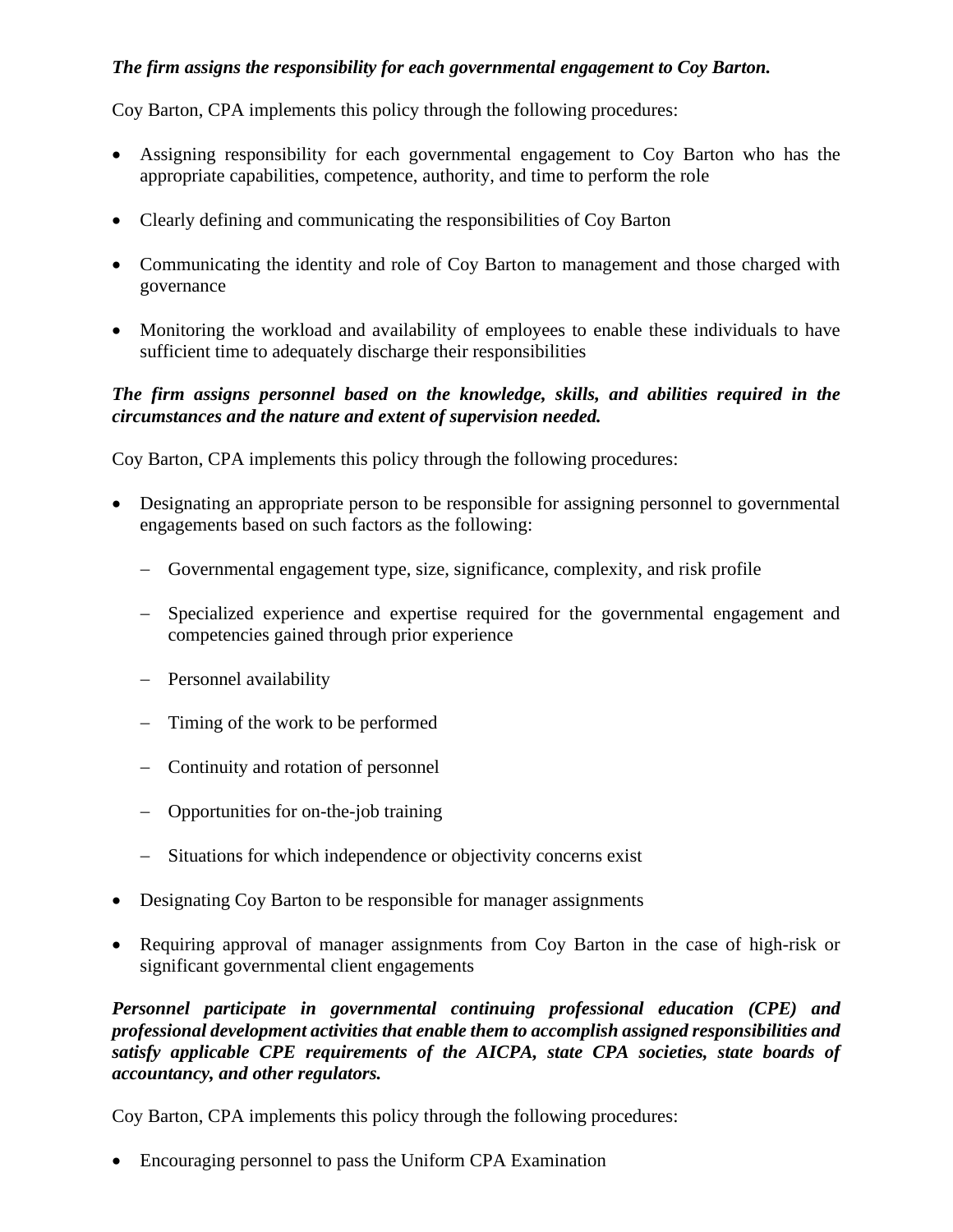- Assigning responsibility to Coy Barton to maintain a professional development program that does the following:
	- − Requires personnel to participate in professional development programs in accordance with firm guidelines and in subjects that are relevant to their responsibilities
	- − Takes into account the requirements of the AICPA, state boards of accountancy, and other regulatory agencies in establishing the firm's CPE requirements
	- − Provides CPE course materials to professional personnel and maintains records of completed CPE
	- − Provides an orientation and training program for new hires
- Encouraging participation by personnel at each level in the firm in other professional development activities such as completing external professional development programs, including graduate-level and self-study courses, becoming members of professional organizations, serving on professional committees, writing for professional publications, and speaking to professional groups
- Communicating and distributing to personnel, when applicable, changes in accounting, auditing, attestation, and quality control standards, as well as independence requirements and the firm's guidance with respect to those standards and requirements

## *Personnel selected for advancement have the qualifications to fulfill the responsibilities they will be called on to assume.*

Coy Barton, CPA implements this policy through the following procedures:

• Assigning responsibility to Coy Barton to make advancement and termination decisions.

Such responsibilities include the following:

- − Establishing criteria for evaluating personnel at each professional level and for advancement to the next higher level of responsibility. Such criteria give recognition and reward to the development and maintenance of competence and commitment to ethical principles.
- − Informing firm personnel about the criteria for advancement to the next higher level of responsibility.
- − Designating personnel responsible for preparing evaluations and determining when they should be prepared.
- − Informing personnel that failure to adhere to the firm's policies and procedures regarding performance quality and commitment to ethical principles may result in disciplinary action.
- − Using forms that include the applicable qualifications when evaluating the performance of personnel. Such forms include qualifications related to performance quality and adherence to ethical principles.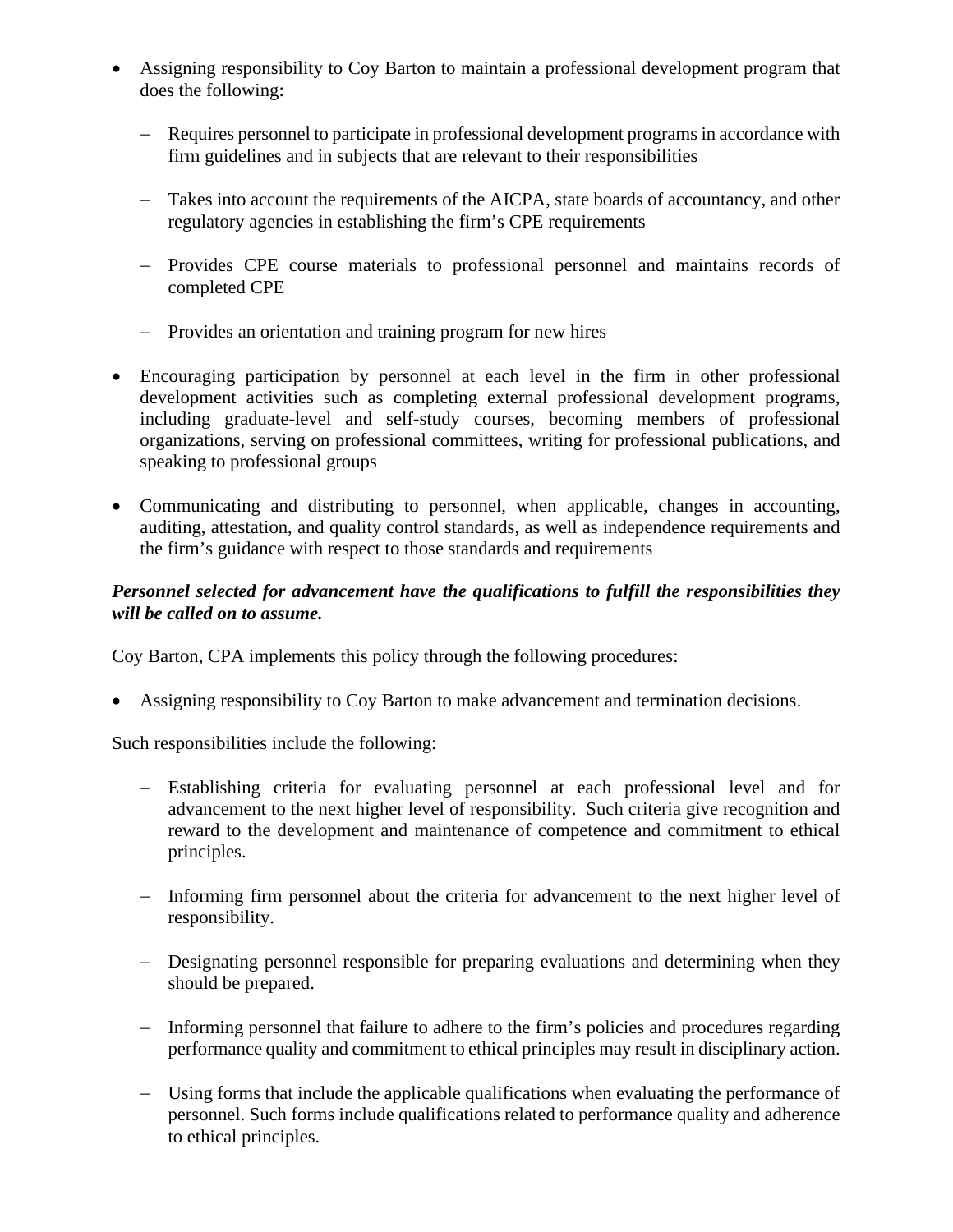- − Reviewing evaluations on a timely basis with the individual being evaluated.
- Counseling personnel regarding their progress and career opportunities by doing the following:
	- − Evaluating employees annually to provide feedback on performance.
	- − Summarizing and reviewing with personnel annually the evaluation of their performance, including an assessment of their progress with the firm considerations include past performance, future objectives of the individual and the firm, the individual's assignment preferences, and career opportunities.
	- − Evaluating accountants periodically by means of counseling, peer evaluation, or selfappraisal, as appropriate.

## **GOVERNMENTAL ENGAGEMENT PERFORMANCE**

The objective of the governmental engagement performance element of governmental quality control is to provide the firm with reasonable assurance (*a*) that governmental engagements are consistently performed in accordance with applicable professional standards and regulatory and legal requirements and (*b*) that the firm or the engagement accountant issues reports that are appropriate in the circumstances. Policies and procedures for engagement performance should address all phases of the design and execution of the engagement, including engagement performance, supervision responsibilities, and review responsibilities. Policies and procedures also should require that consultation takes place when appropriate. In addition, a policy should establish criteria against which all engagements are to be evaluated to determine whether an engagement quality control review should be performed. Coy Barton, CPA satisfies these objectives by establishing and maintaining the policies and procedures described in the following paragraphs.

## *Planning for governmental engagements meets professional, regulatory, and firm's governmental requirements.*

Coy Barton, CPA implements this policy by maintaining and providing personnel with the firm's practice aids that prescribe the factors the engagement team should consider in the planning process and the extent of documentation of those considerations. Planning considerations may vary depending on the size and complexity of the governmental engagement. Planning generally includes the following activities:

- Assigning responsibilities to appropriate personnel during the planning phase
- Developing or updating background information on the client and the governmental engagement
- Considering client significance to the firm
- Developing a planning document that includes the following:
	- − Proposed work programs tailored to the specific engagement
	- − Staffing requirements and the need for specialized knowledge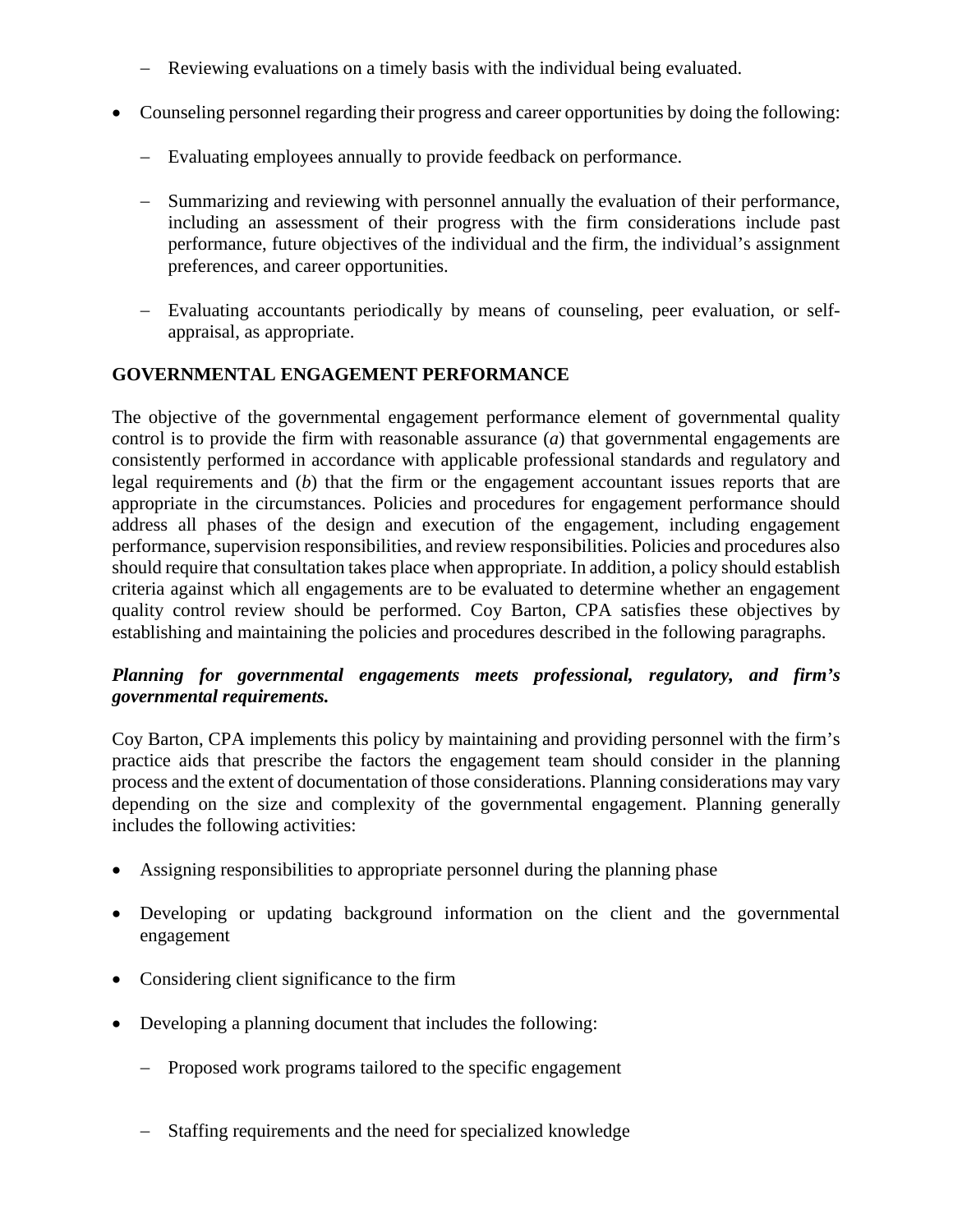- − Consideration of the economic conditions affecting the client and its industry and their potential effect on the conduct of the engagement
- − The risks, including fraud considerations, affecting the client and the engagement and how the risks may affect the procedures performed
- − Reviewing prior financial statements and accountant's reports
- − Using work programs and applicable governmental reporting and disclosure checklists

## *The governmental engagement is performed, supervised, documented, and reported (or communicated) in accordance with the requirements of professional standards, applicable regulators, and the firm.*

Coy Barton, CPA implements this policy through the following procedures:

- Providing adequate supervision during the course of a governmental engagement, including briefing the engagement team on the objectives of their work. The training, ability, and experience of the personnel are considered when assigning supervisors to the engagement.
- Requiring that a written work program be used in all governmental engagements.
- Addressing significant issues arising during the engagement, considering their significance, and appropriately modifying the planned approach.
- Adhering to the guidelines set forth by the firm for the form and content of documentation of the work performed and conclusions reached. Such documentation includes standardized forms, checklists, and questionnaires used in the performance of engagements and explanations, when required, of how the firm integrates such aids into engagements.
- Requiring engagement documentation in accordance with professional standards, applicable regulatory requirements, and the firm's policies.
- Requiring the use of appropriate practice aids in all engagements.

# *Qualified governmental engagement team members review work performed by other team members on a timely basis.*

Coy Barton, CPA implements this policy by adhering to the following guidelines established by the firm regarding review of the documentation of the work performed and conclusions reached, the financial statements and reports, and documentation of the review process:

- All reviewers are to have appropriate experience, competence, and responsibility.
- For each governmental engagement, there is to be evidence of appropriate review of documentation of the work performed and conclusions reached, the financial statements, and the report.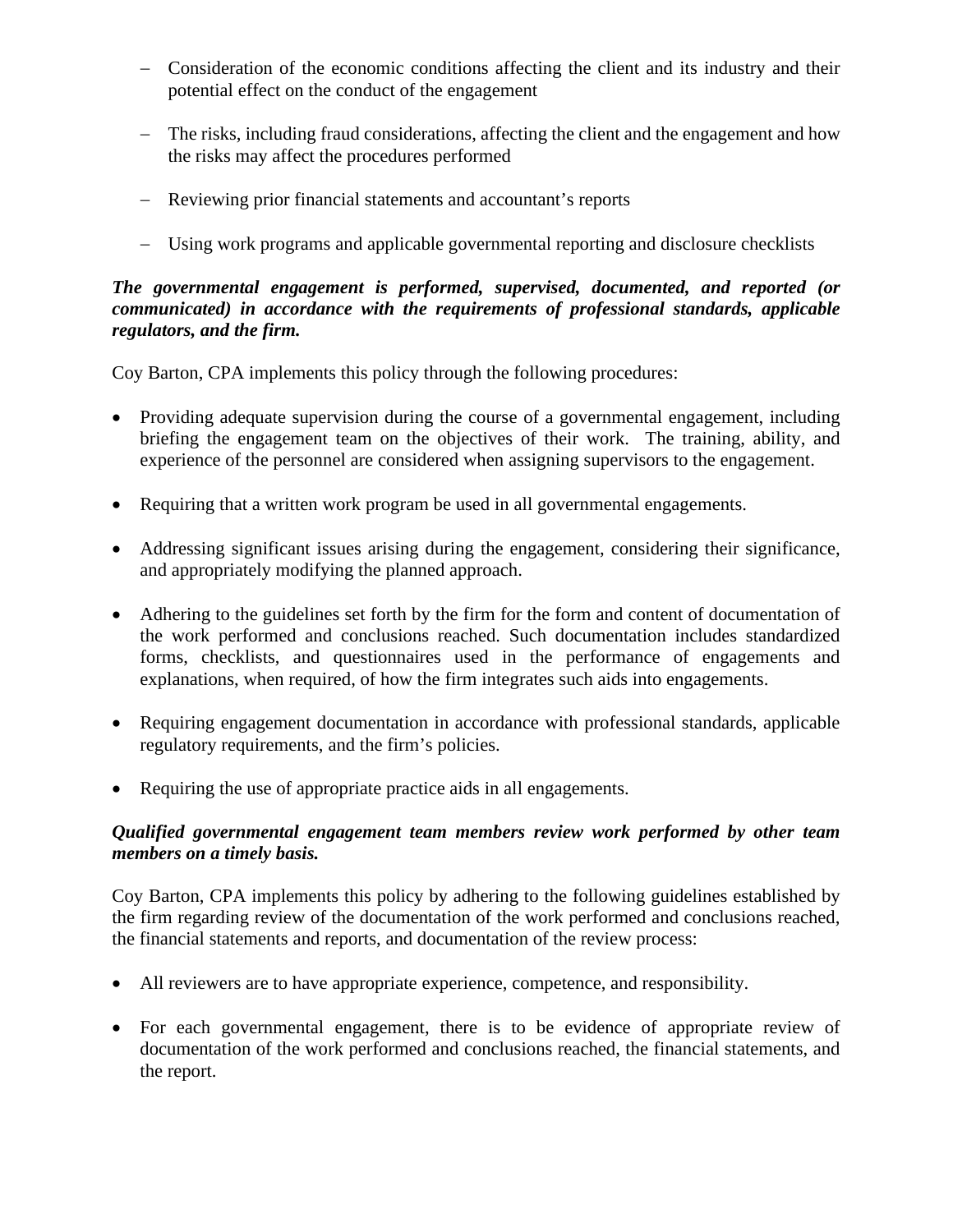- Engagement documentation is reviewed to determine whether the following have occurred:
	- − The work has been performed in accordance with professional standards and regulatory and legal requirements.
	- − Significant findings and issues have been raised for further consideration.
	- − Appropriate consultations have taken place, and the resulting conclusions have been documented and implemented.
	- − The nature, timing, and extent of work performed are appropriate and do not need revision.
	- − The work performed supports the conclusions reached and is appropriately documented.
	- − The evidence obtained is sufficient and appropriate to support the report.
	- − The objectives of the engagement procedures have been achieved.

## *Engagement teams complete the assembly of final governmental engagement files on a timely basis.*

Coy Barton, CPA implements this policy by completing the assembly of final governmental engagement files in accordance with professional standards and applicable regulatory requirements, if any.

## *The firm maintains the confidentiality, safe custody, integrity, accessibility, and retrievability of governmental engagement documentation.*

- Establishing and applying controls to accomplish the following:
	- − Clearly determine when and by whom governmental engagement documentation was prepared and reviewed.
	- − Protect the integrity of the information at all stages of the governmental engagement, especially when the information is shared within the engagement team or transmitted to other parties via electronic means.
	- − Prevent unauthorized changes to the governmental engagement documentation.
	- − Allow access to the governmental engagement documentation by the engagement team and other authorized parties as necessary to properly discharge their responsibilities.
- Implementing procedures for properly distributing engagement documentation materials to engagement teams at the start of the governmental engagement, preparing engagement documentation during the engagement, and assembling final documentation at the end of the engagement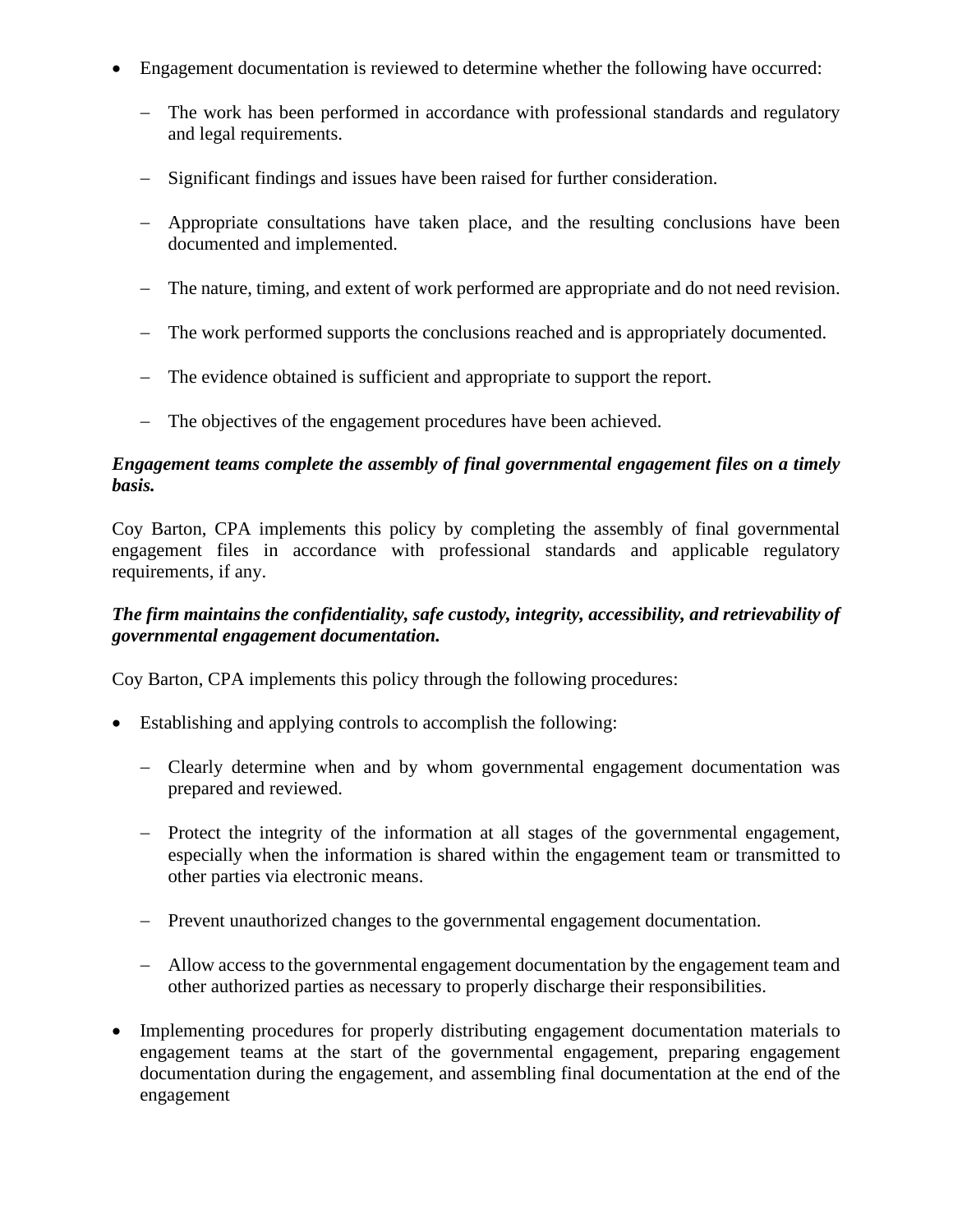- Implementing procedures to restrict access to, and enable proper distribution and confidential storage of, hardcopy engagement documentation
- Implementing appropriate back-up routines for electronic engagement documentation at appropriate stages during the engagement
- Implementing procedures regarding original paper documents that have been electronically scanned or otherwise copied to another media that accomplish the following:
	- − Generate copies that contain the entire content of the original paper documentation, including manual signatures, cross-references, and annotations.
	- − Integrate the copies into the engagement files, including indexing and signing off on the copies as necessary.
	- − Enable the copies to be retrieved and printed as necessary.

#### *The firm retains governmental engagement documentation for a period of time sufficient to meet the needs of the firm, professional standards, laws, and regulations.*

Coy Barton, CPA implements this policy through the following procedures:

- Retaining governmental engagement documentation for a period of time sufficient to meet the requirements of the state board of accountancy and applicable professional standards
- Establishing procedures that
	- − Enable the retrieval of, and access to, the engagement documentation during the retention period, particularly in the case of electronic documentation because the underlying technology may be upgraded or changed over time;
	- − Provide, where necessary, a record of changes made to engagement documentation after the assembly of engagement files has been completed; and
	- − Enable authorized external parties to access and review specific engagement documentation for quality control or other purposes.

*The firm requires that consultation take place when appropriate; that sufficient and appropriate resources are available to enable appropriate consultation to take place; that all the relevant facts known to the engagement team are provided to those consulted; that the nature, scope, and conclusions of such consultations are documented; and that conclusions resulting from such consultations are implemented.*

Coy Barton, CPA implements this policy through the following:

• Consulting with those having appropriate knowledge, authority, and experience within the firm (or, where applicable, outside the firm) on significant technical, ethical and other matters. Coy Barton, CPA uses advisory services provided by other firms, professional and regulatory bodies, and commercial organizations that provide relevant governmental quality control services. Before using such services, the firm evaluates whether the external provider is qualified for that purpose.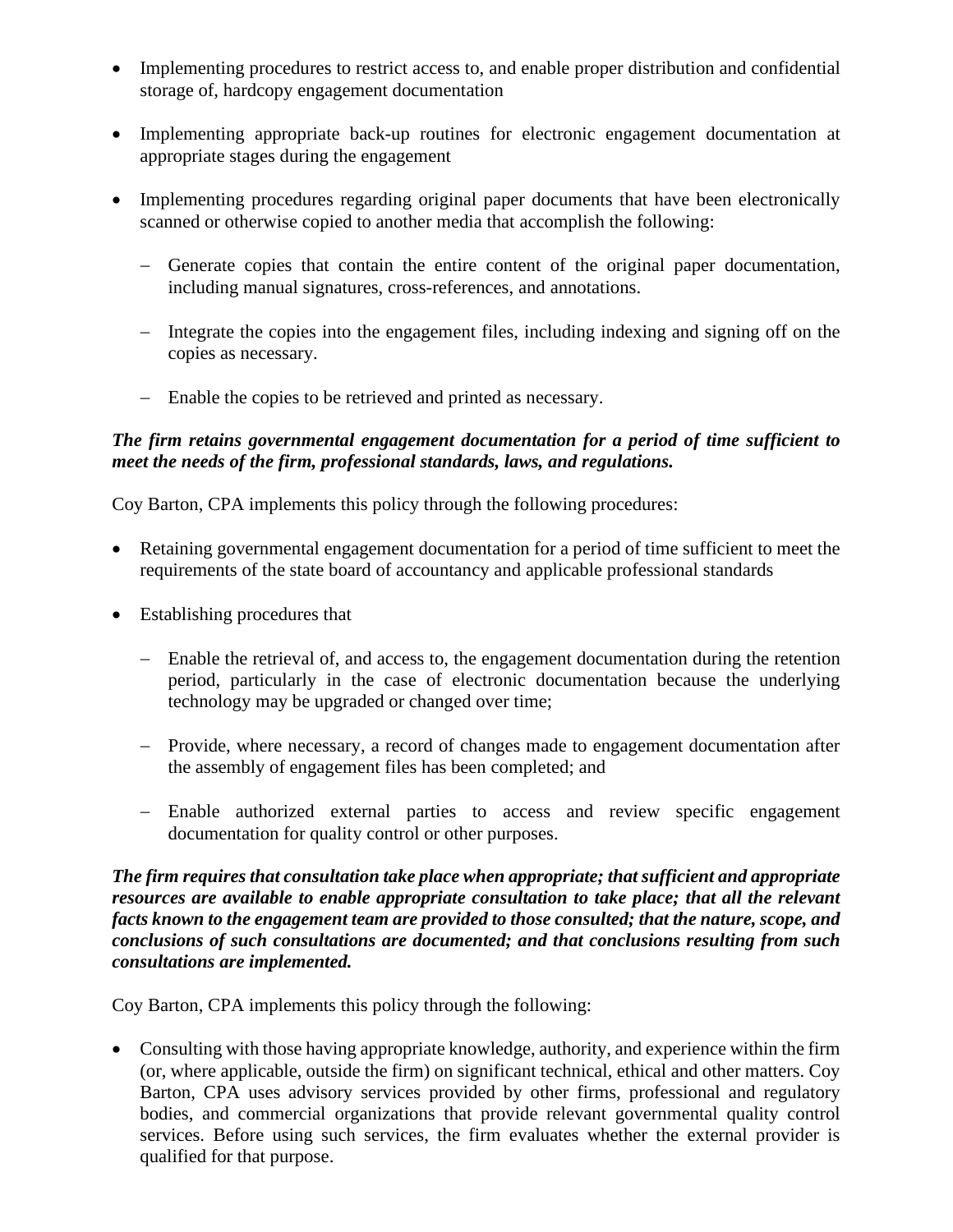- Informing personnel of the firm's consultation policies and procedures.
- Requiring sufficiently experienced engagement team members to identify matters for consultation or consideration during the governmental engagement.
- Requiring consultation in specialized areas or situations with appropriate individuals within and outside the firm when matters such as the following arise:
	- − The application of newly issued technical pronouncements
	- − Industries with special accounting, auditing, or reporting requirements, including unusually complex employee benefit plans
	- − Emerging practice problems
	- − Choices among alternative generally accepted accounting principles upon initial adoption or when an accounting change is made
	- − Reissuance of a report, consideration of omitted procedures after a report has been issued, or subsequent discovery of facts that existed at the date a report was issued
- Providing all professional personnel with access to adequate and current reference materials.
- Including all relevant facts, circumstances, the professional literature used, and conclusions reached in the engagement documentation of the work performed and conclusions reached.
- Documenting the issue on which consultation was sought and the results of the consultation, including any decisions taken, the basis for those decisions, and how they were implemented. If there is an unresolved disagreement, an outside source may be consulted to assist in determining the appropriate application of accounting principles.

## *The firm deals with and resolves differences of opinion, documents and implements conclusions reached, and does not release the report until the matter is resolved.*

- Requiring that all differences of professional judgment among members of a governmental engagement team be resolved by Coy Barton and that the report not be released until the matter is resolved.
- Requiring that conclusions reached be appropriately documented. If members of the team continue to disagree with the resolution, they may disassociate themselves from the resolution of the matter and may document that a disagreement continues to exist.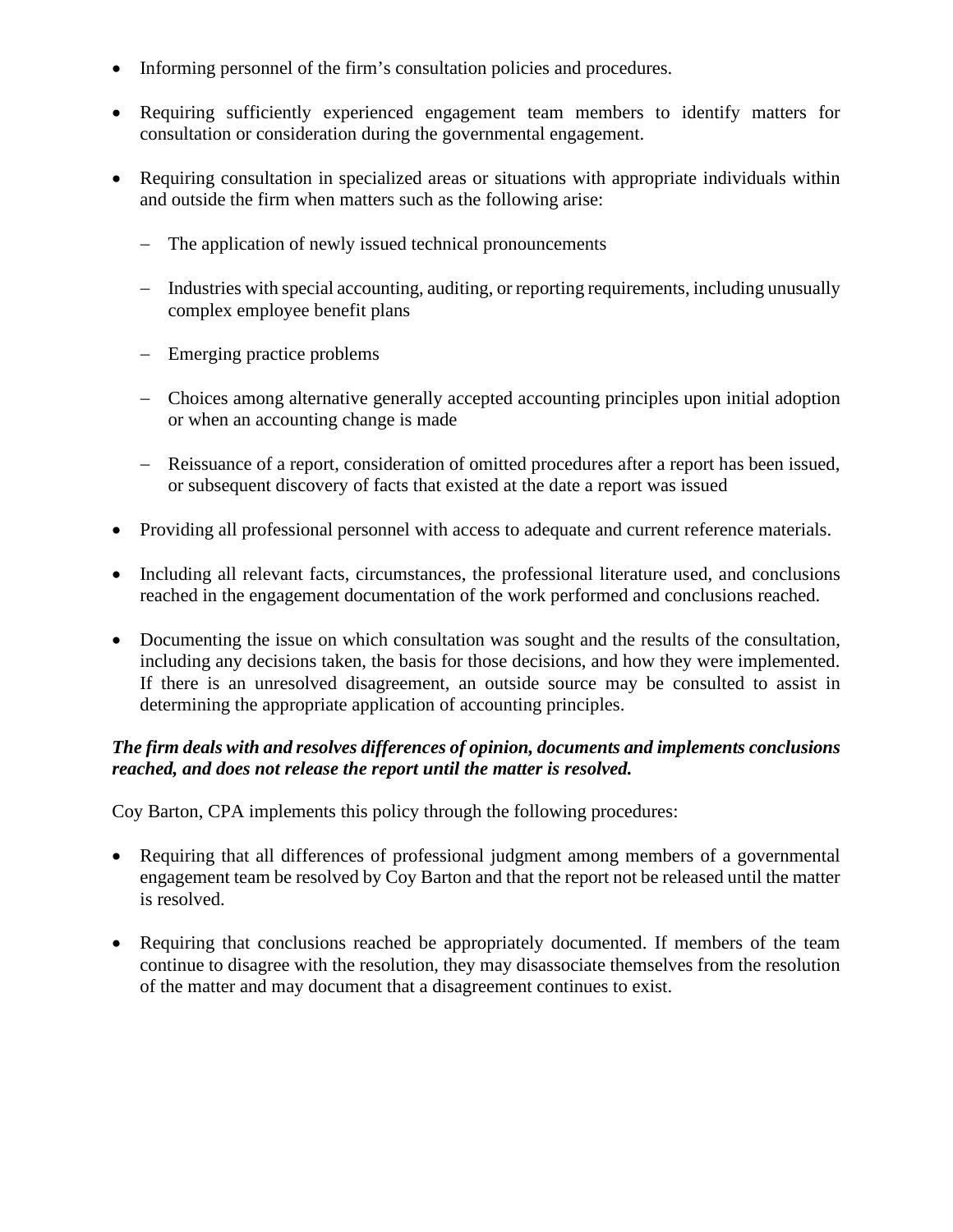*The firm has criteria for determining whether a governmental engagement quality control review should be performed, evaluates all engagements against the criteria, performs an engagement quality control review for all engagements that meet the criteria, and completes the review before the report is released.*

Coy Barton, CPA implements this policy through the following procedures:

- Establishing criteria such as the following:
	- − New attest engagements in government for which the firm has no current experience.
	- − A governmental engagement quality control review is required by law or regulation.
- Evaluating all governmental engagements against the criteria
- Performing a governmental engagement quality control review for all engagements that meet the criteria

## *The firm establishes procedures addressing the nature, timing, extent, and documentation of the governmental engagement quality control review.*

- Implementing procedures addressing the nature, timing, and extent of the review. The firm has concluded that performing a governmental engagement quality control review is necessary to obtain sufficient appropriate audit evidence for governmental audit engagements; therefore, the governmental engagement quality control review does need to be completed on or before the date of the auditor's report. The governmental engagement quality control review should be performed by a qualified staff accountant who is not part of the audit team or a qualified outside CPA. When the governmental engagement quality control review results in additional audit procedures being performed, the date of the auditor's report is changed to the date by which sufficient appropriate audit evidence has been obtained. The firm's governmental procedures require that for audit and attestation engagements, the governmental engagement quality control reviewer do the following:
	- − Discuss significant accounting, auditing, and financial reporting issues with the audit staff, including matters for which there has been consultation.
	- − Discuss with the audit staff the engagement team's identification and audit of high-risk assertions, transactions and account balances.
	- − Confirm with Coy Barton that there are no significant unresolved issues.
	- − Review selected working papers relating to the significant judgments the engagement team made and the conclusions they reached.
	- − Review documentation of the resolution of significant accounting, auditing, or financial reporting issues, including documentation of consultation with firm personnel or external sources.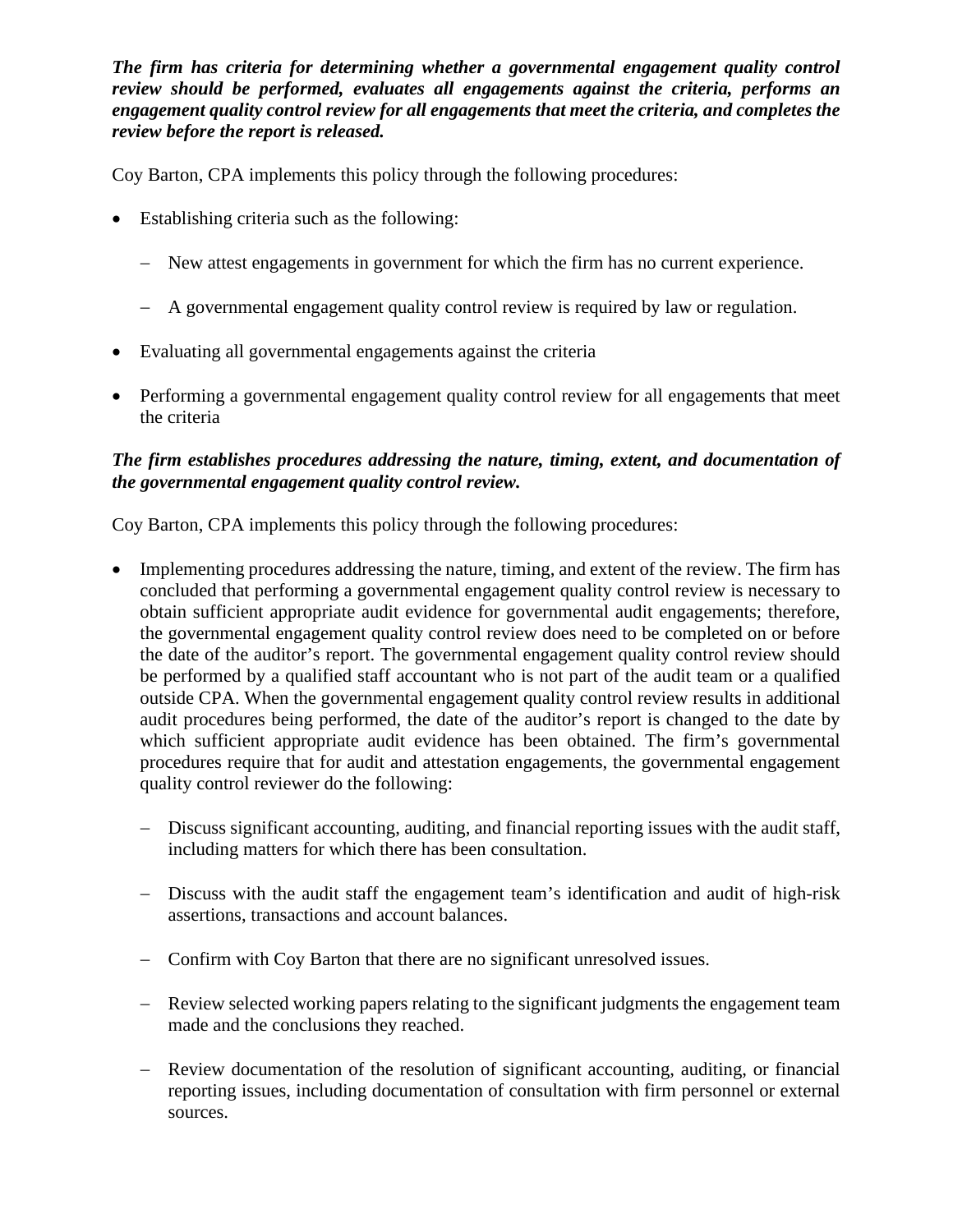- − Review the summary of uncorrected misstatements related to known and likely misstatements.
- − Review additional engagement documentation to the extent considered necessary.
- − Read the financial statements and the report and consider whether the report is appropriate.
- − Complete the review before the release of the report. The review may be conducted at appropriate stages during the engagement.
- − Determine whether the issues raised in the review indicate a need to change the auditor's report date.
- Resolving conflicting opinions between Coy Barton and the governmental engagement quality control reviewer, if staff accountant who is not part of audit team or qualified outside CPA, regarding significant matters:
	- − The policy requires documentation of the resolution of conflicting opinions before the release of the audit report.
- Implementing procedures addressing documentation by the engagement quality control reviewer. The firm's procedures require documentation of the following:
	- − The procedures required by the firm's policies on governmental engagement quality control review have been performed.
	- − The governmental engagement quality control review has been completed on or before the report is released.
	- − A governmental engagement quality control review is also required on all compilations with full disclosure. The governmental engagement quality control reviewer is selected by the engagement accountant.
	- − No matters have come to the attention of the governmental engagement quality control reviewer that would cause the reviewer to believe that the significant judgments the engagement team made and the conclusions they reached were not appropriate.

# *The firm establishes criteria for the eligibility of governmental engagement quality control reviewers.*

Coy Barton, CPA implements this policy by establishing the following criteria for an engagement quality control reviewer:

- Is done by a staff accountant, who is not part of the audit team or a qualified outside CPA.
- Has sufficient technical expertise and experience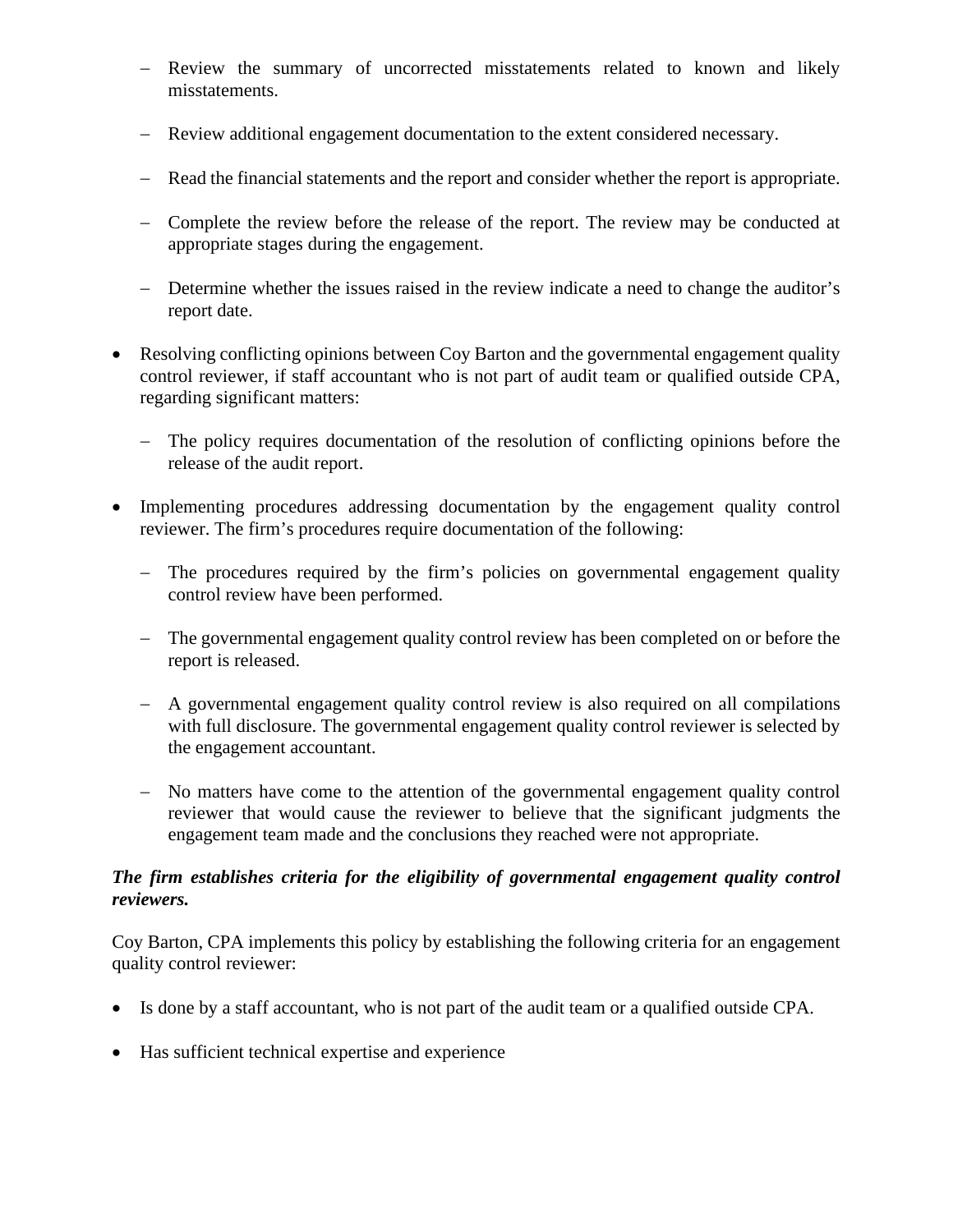• Carries out his or her responsibilities with objectivity and due professional care without regard to the relative positions of the audit engagement accountant and the engagement quality control reviewer

# **MONITORING**

The objective of the monitoring element of a system of governmental quality control is to provide the firm and its engagement accountant with reasonable assurance that the policies and procedures related to the system of governmental quality control are relevant, adequate, operating effectively, and complied with in practice. Monitoring involves an ongoing consideration and evaluation of the appropriateness of the design, the effectiveness of the operation of a firm's governmental quality control system, and a firm's compliance with its governmental quality control policies and procedures. The purpose of monitoring compliance with governmental quality control policies and procedures is to provide an evaluation of the following:

- Adherence to professional standards and regulatory and legal requirements
- Whether the governmental quality control system has been appropriately designed and effectively implemented
- Whether the firm's governmental quality control policies and procedures have been operating effectively so that reports that are issued by the firm are appropriate in the circumstances

Coy Barton, CPA satisfies this objective by establishing and maintaining the policies and procedures described in the following paragraphs.

## *The firm assigns responsibility for the monitoring process, including performance, to an accountant or competent individual.*

- Coy Barton is to be responsible for quality assurance, including ensuring that the firm's governmental quality control policies and procedures and its methodologies remain relevant and adequate. Factors to be considered include the following:
	- − Mergers and divestitures of portions of the practice
	- − Changes in professional standards or other regulatory requirements applicable to the firm's practice
	- − Results of inspections and peer reviews
	- − Review of litigation and regulatory enforcement actions against the firm and its personnel
	- − Changes in applicable AICPA membership requirements
- Determining whether personnel have been appropriately informed of their responsibilities for maintaining the firm's standards of quality in performing their duties.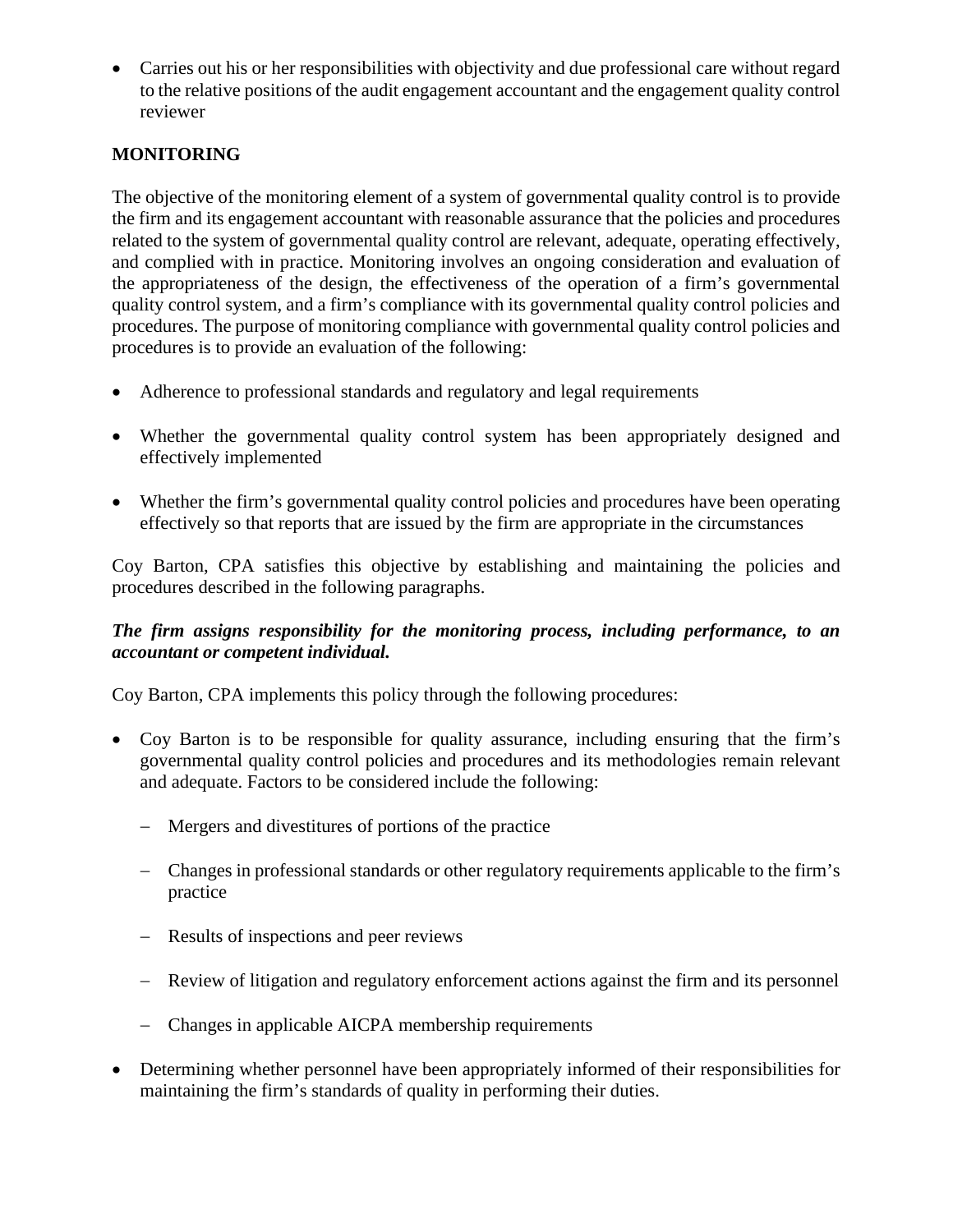- Identifying the need to do the following:
	- − Revise policies and procedures related to the other elements of quality control because they are ineffective or inappropriately designed.
	- − Improve compliance with firm policies and procedures related to the other elements of quality control.

#### *The firm performs monitoring procedures that are sufficiently comprehensive to enable the firm to assess compliance with all applicable professional standards and the firm's governmental quality control policies and procedures.*

#### *Monitoring by Inspecting a Sample of* G*overnmental Engagements During a Designated Period of the Year.*

- Coy Barton is to be responsible for performing an annual inspection using guidance prepared by the AICPA for performing inspection procedures. These procedures include reviewing a cross-section of governmental engagements using the following criteria in selecting engagements:
	- − Emphasis on high-risk engagements
	- − First-year engagements
	- − Significant governmental client engagements
	- − Level of service performed (that is, audit and attest, review, or compilation)
	- − Governmental engagements performed by all accountants and other management-level personnel having accounting and auditing responsibilities
	- − Engagements performed under *Government Auditing Standards* (Yellow Book engagements)
	- − Engagements for which there have been complaints or allegations for firm personnel, clients, or other third parties that the work performed by the firm failed to comply with professional standards, regulatory requirements, or the firm's system of quality control
	- − Engagements in which there were significant disagreements between the governmental quality review accountant and the engagement accountant
- Establishing an approach and timetable for performing the inspection procedures and determining the forms and checklists to be used during the inspection and the extent of documentation required.
- Deciding how long to retain detailed inspection documentation (as opposed to summaries).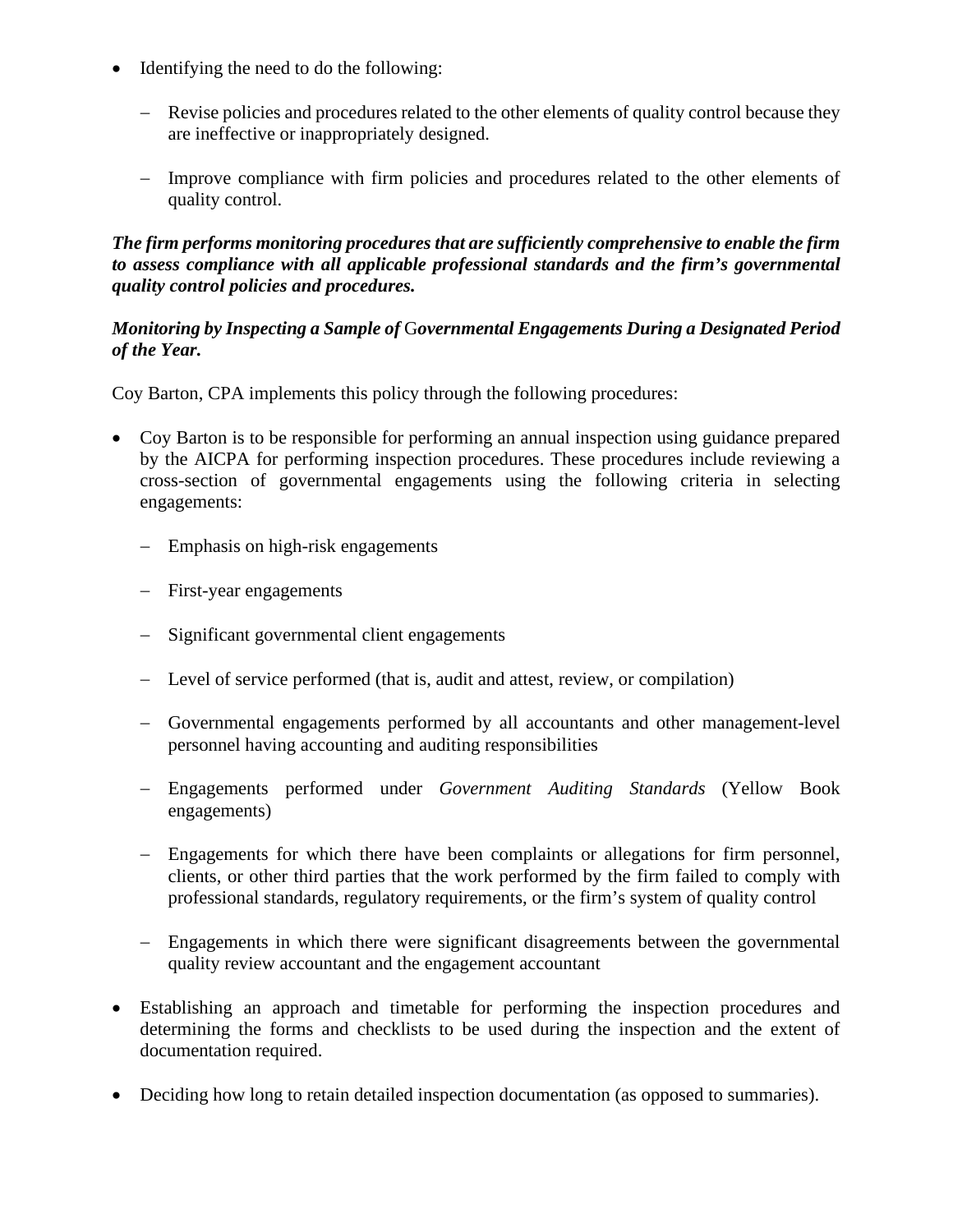- Reviewing correspondence regarding consultation on independence, integrity, and objectivity matters and acceptance and continuance decisions.
- Reviewing the resolution of matters reported by professional personnel regarding independence to determine that matters have been appropriately considered and resolved.
- Selecting a sample of governmental engagements for review to determine compliance with the firm's governmental quality control policies and procedures, reevaluating that selection throughout the process, and reviewing the selected engagements.
- Preparing a summary inspection report for the accountant or management group that evaluates the overall results of the inspection and sets forth any recommended changes that should be made to the firm's policies and procedures.
- Reviewing the recommended corrective actions and reaching final conclusions about the actions to be taken.
- Communicating inspection findings and quality control changes to all professional personnel.
- Following up on planned corrective actions to determine whether those actions were taken and whether they achieved the intended objective(s).

In addition, the following procedures will be implemented:

- Reviewing and evaluating firm practice aids, such as governmental audit programs, forms, and checklists, and considering whether they reflect recent professional pronouncements
- Providing information during staff meetings regarding new professional standards, regulatory requirements, and the related changes that should be made to firm practice aids
- Reviewing, or designating a management-level individual to be responsible for reviewing, the professional development policies and procedures to determine whether they are appropriate, effective, and meet the needs of the firm
- Reviewing other administrative and personnel records pertaining to the governmental quality control elements
- Soliciting information from the firm's personnel during staff meetings regarding the effectiveness of training programs

*The firm communicates* **(a)** *deficiencies noted as a result of the monitoring process and recommendations for appropriate remedial action to relevant governmental engagement accountants and other appropriate personnel and* **(b)** *the results of the monitoring of its governmental quality control system process to relevant firm personnel at least annually.*

Coy Barton, CPA implements this policy through the following procedures:

• Preparing a summary report that evaluates the overall results of the monitoring and sets forth any recommended changes that should be made to the firm's policies and procedures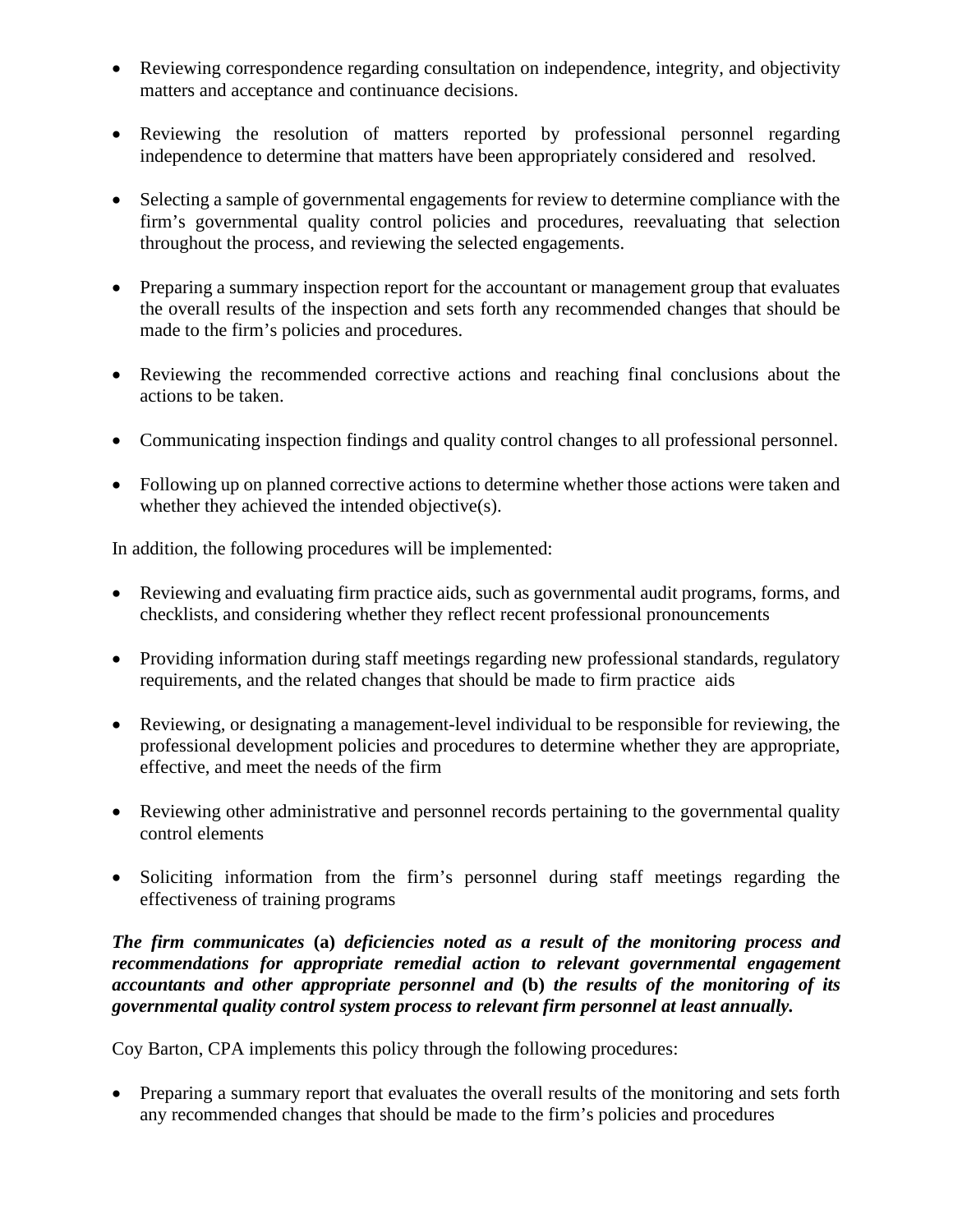- Reviewing the recommended corrective actions and reaching final conclusions of the actions to be taken
- Communicating to all professional personnel the deficiencies noted and the related changes in quality control procedures
- Following up on planned corrective actions to determine whether those actions were taken and whether they achieved the intended objective(s)

#### *The firm deals appropriately with complaints and allegations.*

Coy Barton, CPA implements this policy through the following procedures:

- Having Coy Barton inform personnel that they may raise any concerns regarding complaints or allegations about noncompliance with professional standards, regulatory and legal requirements, or the firm's system of quality control with any accountant without fear of reprisals.
- Having Coy Barton investigate the following:
	- − Complaints of allegations that the work performed by the firm fails to comply with professional standards and regulatory and legal requirements
	- − Allegations of noncompliance with the firm's system of quality control
	- − Deficiencies in the design or operation of the firm's governmental quality control policies and procedures, or noncompliance with the firm's system of quality control by an individual or individuals, as identified during the investigations into complaints and allegations
- Documenting complaints and allegations and the responses to them.

## *The firm prepares appropriate documentation to provide evidence of the operation of each element of its system of governmental quality control.*

Coy Barton, CPA implements this policy by designing its summary monitoring report to provide evidence of the operation of each element of its system of governmental quality control, including the following:

Monitoring procedures, including the procedure for selecting completed governmental engagements to be inspected

- A record of the evaluation of the following:
	- − Adherence to professional standards and regulatory and legal requirements
	- − Whether the governmental quality control system has been appropriately designed and effectively implemented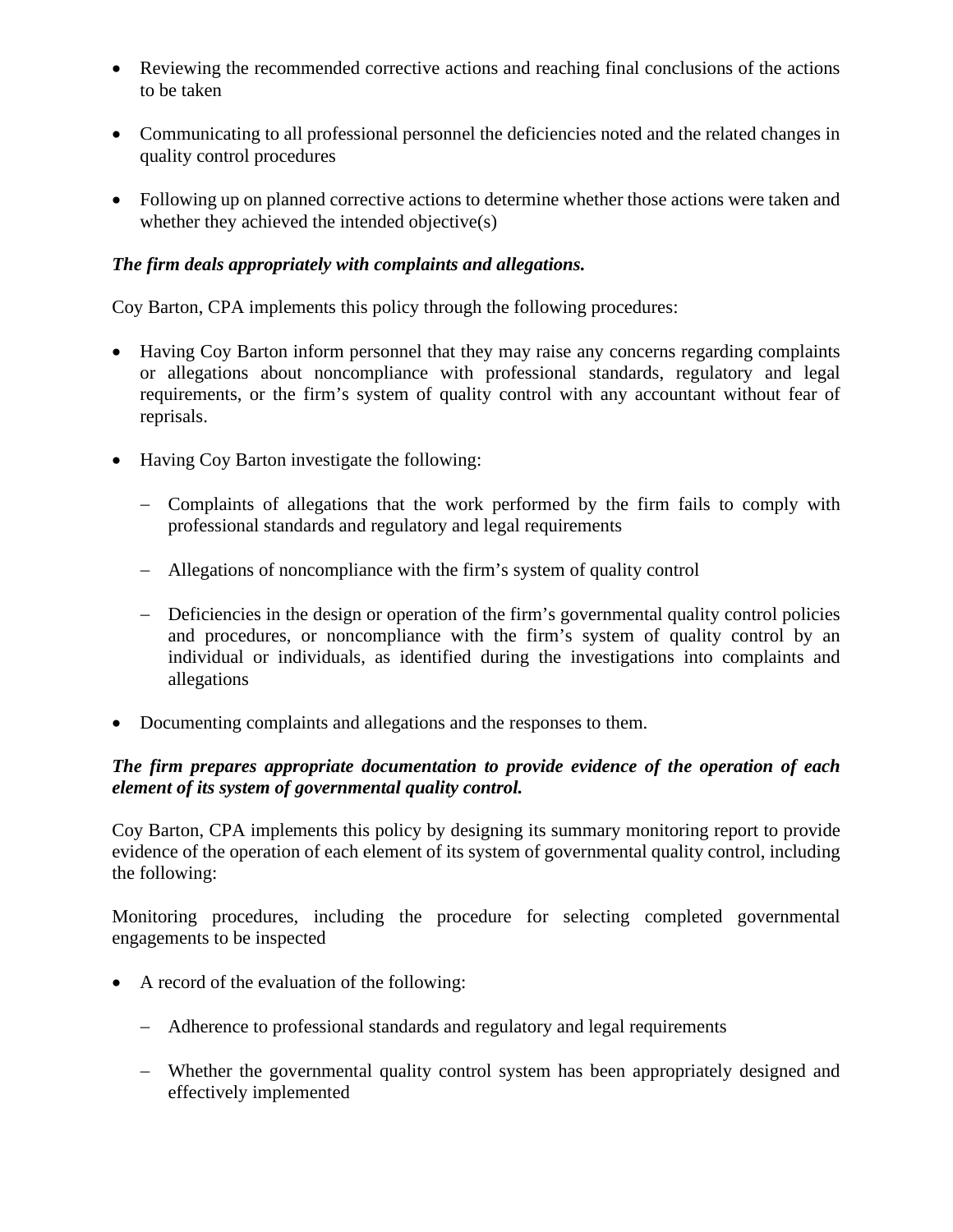- − Whether the firm's governmental quality control policies and procedures have been appropriately applied so that reports that are issued by the firm or engagement accountant is appropriate in the circumstances
- Identification of the deficiencies noted, an evaluation of their effects, and the basis for determining whether further action is necessary and what that action should be

#### *The firm retains documentation providing evidence of the operation of the system of governmental quality control for an appropriate period of time.*

Coy Barton, CPA implements this policy by requiring retention of the summary monitoring report of a period of time sufficient to meet the firm's peer review or other regulatory requirements.

#### **GOVERNMENTAL ENGAGEMENT PERFORMANCE**

#### **Difference of Opinion**

*The firm should establish policies and procedures for addressing and resolving differences of opinion within the engagement team, with those consulted, and, when applicable, between the engagement accountant and the engagement quality control reviewer.*

Difference of opinion with the governmental engagement team will be resolved by Coy Barton.

## **GOVERNMENTAL AUDIT QUALITY CONTROL REQUIRED CONTINUING EDUCATION**

Coy Barton will be responsible to make sure all required continuing education be completed on an annual basis.

## **GOVERNMENTAL INTERNAL INSPECTION PROCEDURES**

Coy Barton will be responsible for performing the governmental annual internal inspection procedures, which will include the following:

- Review of selected administrative and personnel records pertaining to the elements of quality control.
- Review of governmental audit engagement working papers, reports, and clients' financial statements and related supplementary information (for example, the Schedule of Expenditures of Federal Awards). It should be noted that any firm that is a GAQC member is required in all instances to include in its inspection governmental audit engagements.
- Discussions with the firm's personnel.
- Summarization of the findings from the governmental audit inspection procedures, at least annually, and consideration of the systemic causes of findings that indicate improvements are needed. See the next question for an exception to performing the inspection in the year of the firm's peer review. However, note that the firm is still required to perform the other required monitoring procedures and the findings thereof are to be summarized annually.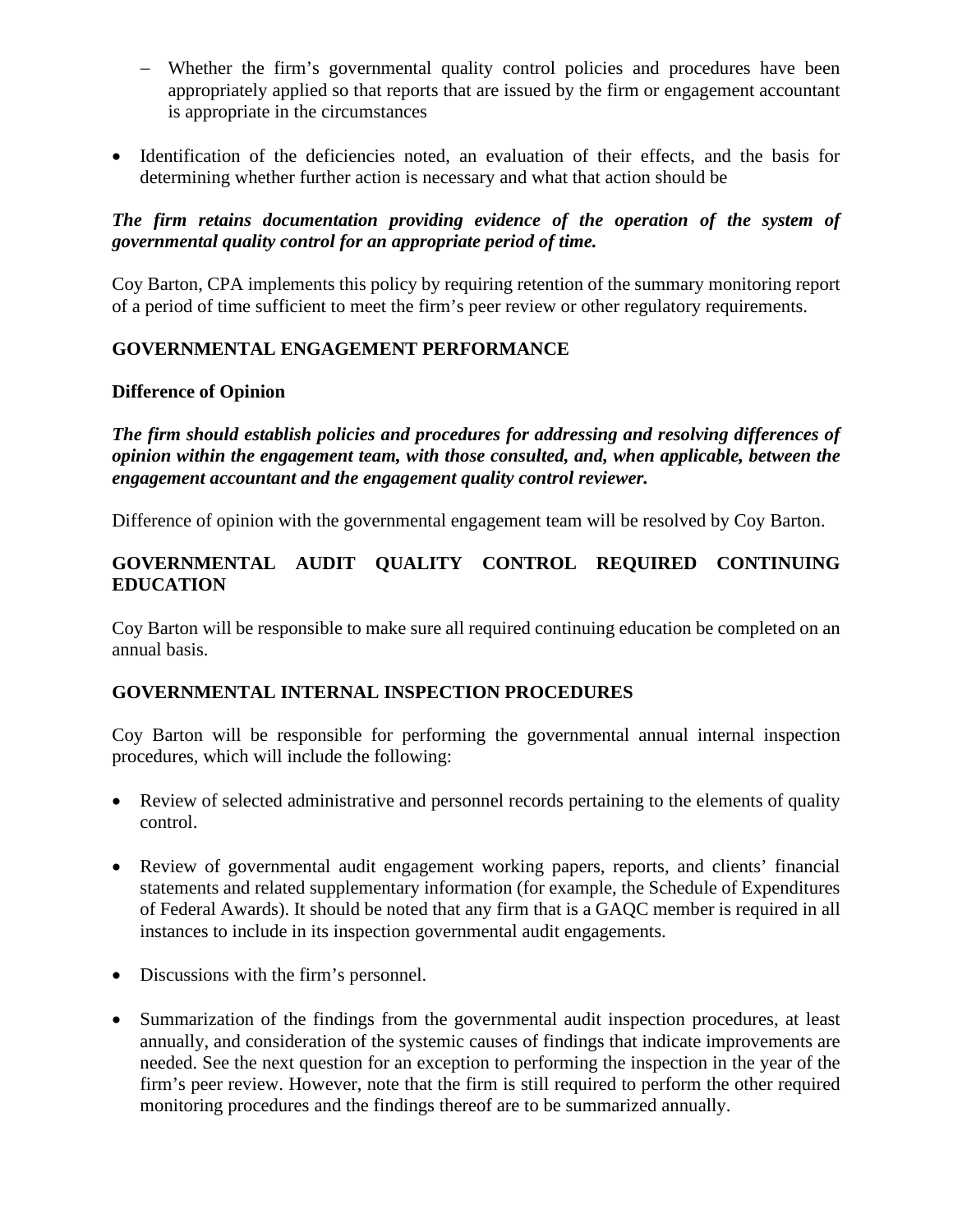- Determination of any corrective actions to be taken or improvements to be made with respect to the specific governmental audit engagements reviewed or the firm's quality control policies and procedures.
- Communication of the identified findings to appropriate firm personnel, including the DAQP.
- Consideration of inspection findings by appropriate firm personnel who should also determine that any actions necessary, including necessary modifications to the system of quality control, are taken of a timely basis.
- The selection of engagements for inspection should be focused on the firm's governmental practice only (that is, not influenced by the size of the governmental practice in relation to the firm's entire audit practice). The number of engagements selected for inspection should be sufficient to provide the inspector with a reasonable basis for concluding whether the firm's system of quality control for its governmental audit practice is properly designed, and whether it was being complied with during the year. Engagements selected for review should provide a reasonable cross section of the firm's governmental audit practice with emphasis on engagements that are considered to have higher risk. Examples of the factors to consider when selecting engagements to inspect are:
	- − Type of organization (for example, state or local government, federal government, not-forprofit, and certain for-profit organizations that receive federal awards)
	- − Types of audits (for example, all audits and attestation engagements performed under *Government Auditing Standards*; audits performed under the Single Audit under the requirements of Title 2 U.S. code of Federal Regulations Part 200, Uniform Administrative Requirements, Cost Principles, and Audit Requirements for Federal Awards (Uniform Guidance), and other compliance audits and attestation engagements performed under various federal, state, or local audit guides.
	- − Experience of personnel assigned
	- − Office where the engagement was performed
	- − Whether it is the initial year of a governmental audit engagement